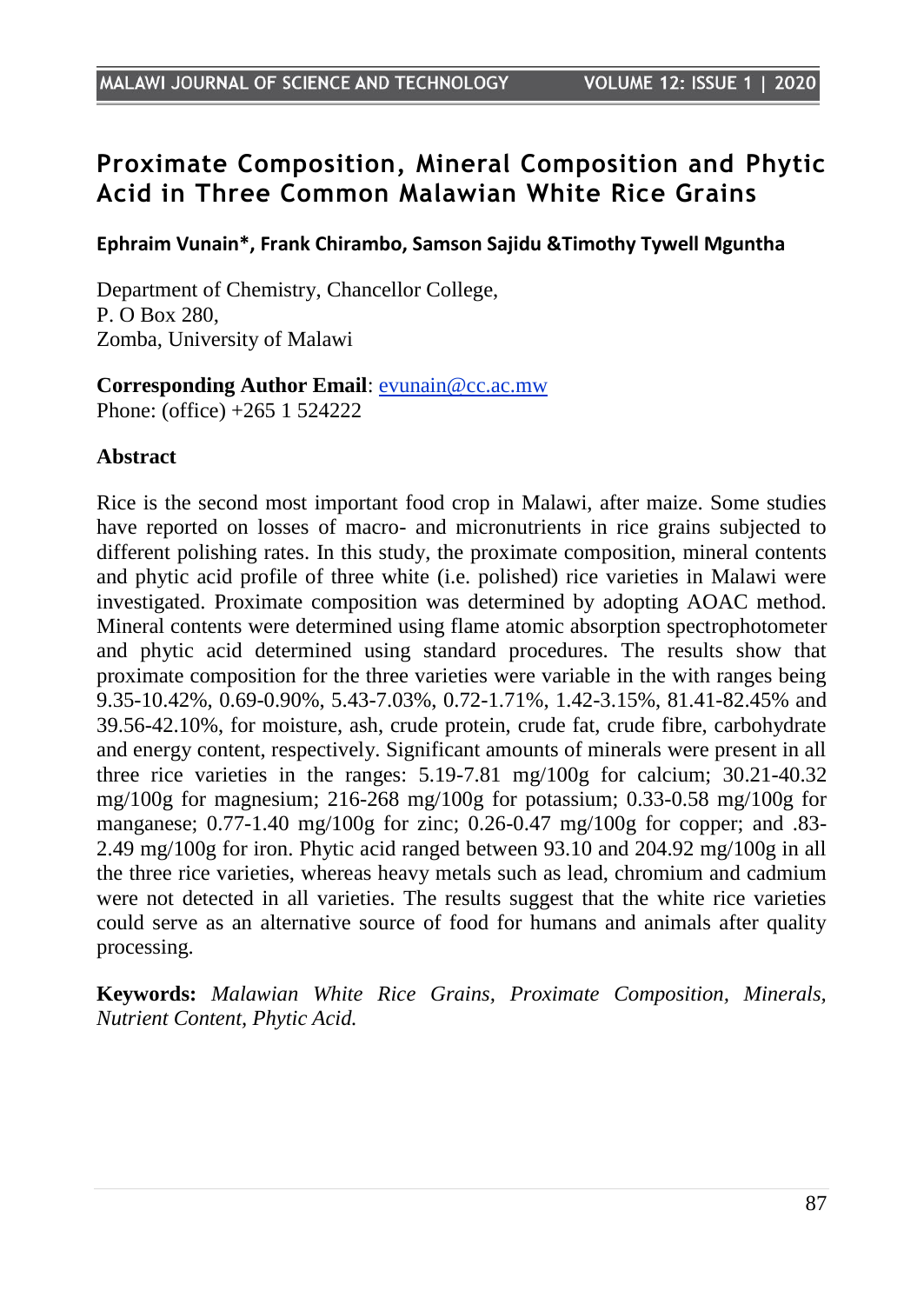# **1 INTRODUCTION**

Food is vital in our daily life and survival. One important source of food is rice (*Oryza sativa L*.) which is a monocot plant of the genus Oryza and family Poaceae which has ben cultivated for more than 10, 000 years (Lema, 2018). Awareness on nutritive value and health benefits of rice is of vital importance as rice is one of the most important cereals in human nutrition and is consumed by over 50% of the global population (Oko & Ugwu, 2010). Rice is not only a very important source of energy but also contains micronutrients such as vitamins, minerals and secondary metabolites (WHO, 2004). The dietary minerals in rice include Calcium ( Ca), Iron(Fe), Magnesium (Mg), Phosphorous (P), Potasium (K), Sodium (Na), Zinc (Zn), Copper (Cu), Manganes (Mn) and Selenium (Se) (Bagirathy, 2014). In humans, dietary minerals are required to maintain human health, and their deficiencies can lead to undesirable pathological conditions (Fraga, 2005). For example, rice is essential for strong bones and teeth, healthy gums, and bone growth and mineral density in children. Calcium also helps regulate the heart rate and nerve impulses, prevent atherosclerosis, lower cholesterol, develop muscles, prevent muscle cramp and prevent blood clotting (Paul et al., 2018).

Most of iron in the body is found in hemoglobin and myoglobin, both involved in oxygen transport. Iron deficiency is the sixth cause of illness and diseases in low income countries (Sant-Rayn et al., 2013). Magnesium is the fourth most common cation in the body and is required for an extensive range of metabolic, regulatory and structural activity. Magnesium deficiency is associated with increased risk of many age-related diseases such as cardiovascular disease, hypertension, diabetes, osteoporosis and some cancers (DiNicolantonio et al., 2018). Potassium is a cofactor in many enzymes involved in energy transfer, protein synthesis, and the storage of carbohydrates for use as fuels in muscles. Manganese as a constituent of numerous enzymes and a cofactor, plays an important role in a number of physiologic processes in mammals. It is an essential trace nutrient that is potentially toxic at high levels of exposure (Soldin & Aschner 2007). Other health benefits of rice includes stabilizing blood sugar levels, a source of vitamin  $B_1$  to human body and managing fast and instant energy (Verma & Shukla, 2011).

According to some studies, the variation in the mineral composition of rice depends on the chemical nature of the soil (quality of soil), fertilizers and herbicides used in rice cultivation, crop management, irrigation methods, processing methods and other factors (Birla et al., 2017; Kuppusamy et al., 2017; Fardin et al., 2018). Rice is a staple food crop for millions of households in Sub-Saharan Africa (Terdoo & Giuseppe, 2016). The distribution of minerals in rice kernels is not uniform with about 50% of the mineral content located in the bran layer and 10% in the embryo; and both are removed when producing white rice (Liang et al., 2008). Polishing is an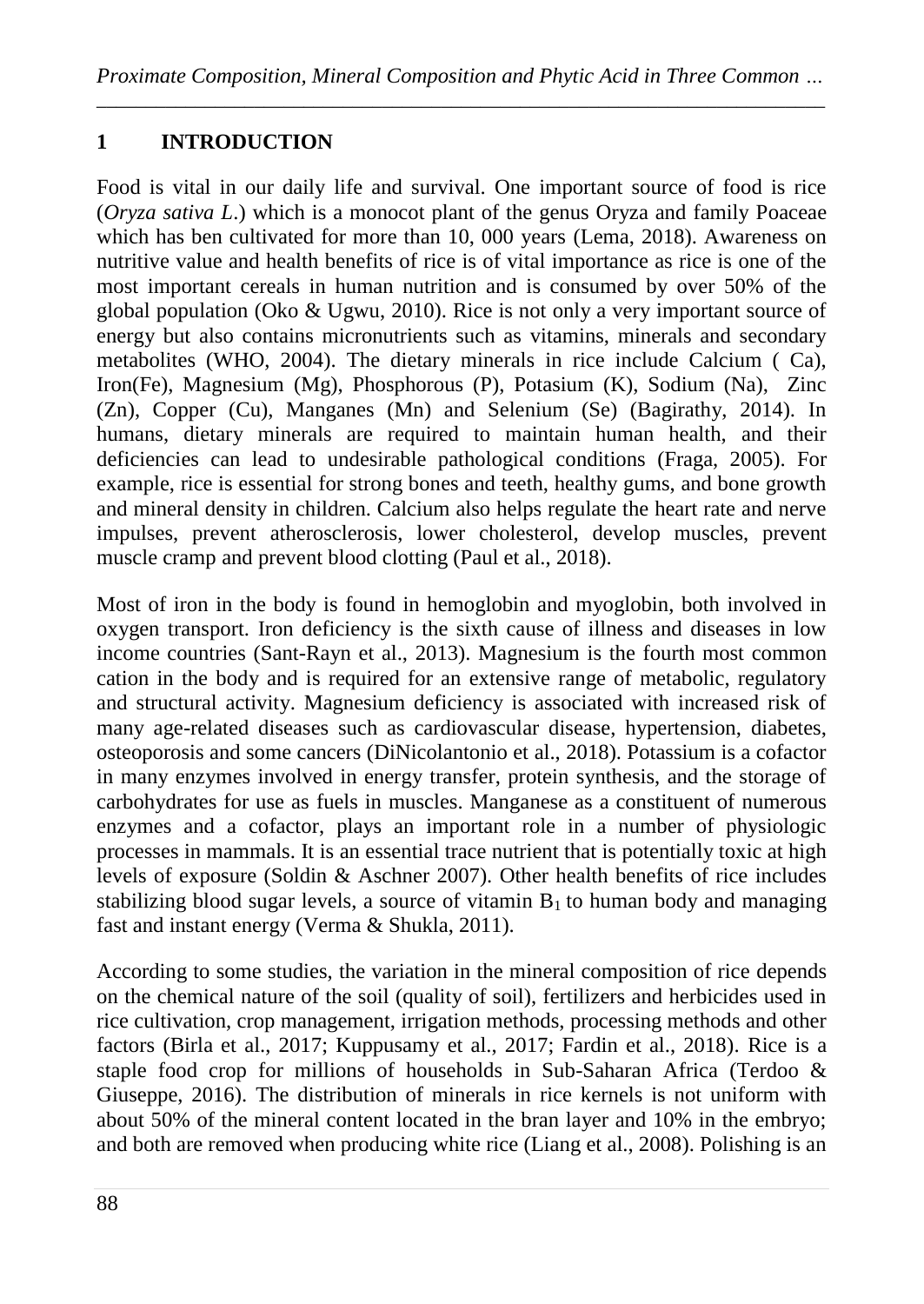important operation leading to the production of white rice where the shelf-life is extended and easy spoilage prevented. During the whitening process, the outer bran is removed leaving the core component of mostly carbohydrate leading to a significant change in nutrient composition, favour, texture and appearance as compared to brown rice. It has been reported that loss of minerals, particularly of iron and zinc during rice polishing is high (Liang et al., 2007). Zubair et al. (2015) reported that the complete milling and polishing of brown rice into white rice destroys 80% of the vitamin B<sub>1</sub>, 67% of the vitamin B<sub>3</sub>, 90% of the vitamin B<sub>6</sub>, 50% of the manganese and phosphorus, 60% of the iron and all of the essential fatty acids and dietary fibre. Some studies have reported on the effects of polishing on losses of macro- and micronutrients in rice grains subjected to different polishing rates (Aadil et al., 2011; Bao-Min et al., 2020).

*\_\_\_\_\_\_\_\_\_\_\_\_\_\_\_\_\_\_\_\_\_\_\_\_\_\_\_\_\_\_\_\_\_\_\_\_\_\_\_\_\_\_\_\_\_\_\_\_\_\_\_\_\_\_\_\_\_\_\_\_\_\_\_\_\_\_\_\_\_\_\_\_\_\_*

Furthermore, rice contains phytic acid (a unique natural substance found in plant seeds) and an important anti-nutritional factor impeding availability of divalent minerals. Phytic acid or phytate is a chelating agent which is involved in binding mineral ions, such as Fe<sup>2+</sup>,  $\overline{Zn}^{2+}$ , and  $\overline{Ca}^{2+}$ , and making them unavailable for dietary absorption which may promote mineral deficiencies (Masum et al., 2011; Liang et al., 2007). Thus, owing to the formation of indigestible chelates, the bioavailability of nutritionally relevant minerals can be limited. Contents of phytic acid in milled white rice were found to depend on varieties and locations (Jiafen et al., 2008). Although plant foods supply considerable amounts of minerals, intakes of phytic acid are also very high. Thus, intake of high levels of phytic acid might be one important factor causing deficiency of essential nutrients. Generally, strategies at the food production level include plant breeding, the use of fertilizers, and genetic engineering to enhance the content and bioavailability of micronutrients in plantbased staples (Gibson et al., 2000).

In Malawi, rice is the second most important crop in terms of nutrition and food security after maize. Many varieties of rice are grown in different agro-ecological zones of the country. At a national level, on average, there was 13 g capita<sup>-1</sup>  $d^{-1}$  of rice available for consumption in 2011 of which >99% was produced domestically compared to 360, 8 and 5 g capita<sup>-1</sup> d<sup>-1</sup> for maize, sorghum and millet, respectively (FAO, 2015). Micronutrient deficiencies are widespread in Malawi especially of calcium, iron, and zinc and are caused by insufficient intake and poor bioavailability (Joy et al., 2017). In many micronutrient-deficient regions, rice is the dominant staple food making more than 50% of the diet. Rice is usually consumed in polished form (white rice) in Malawi and the main white rice varieties grown are Kilombero, Faya 14M69 and Pusa nuncile. Kilombero rice is superior and highly versatile rice that is mostly grown in the northern part of Malawi, particularly in Karonga District. A huge quantity of Faya rice is grown in Nsanje District in the southern part of Malawi. The aim of this research project was to compare the proximate composition,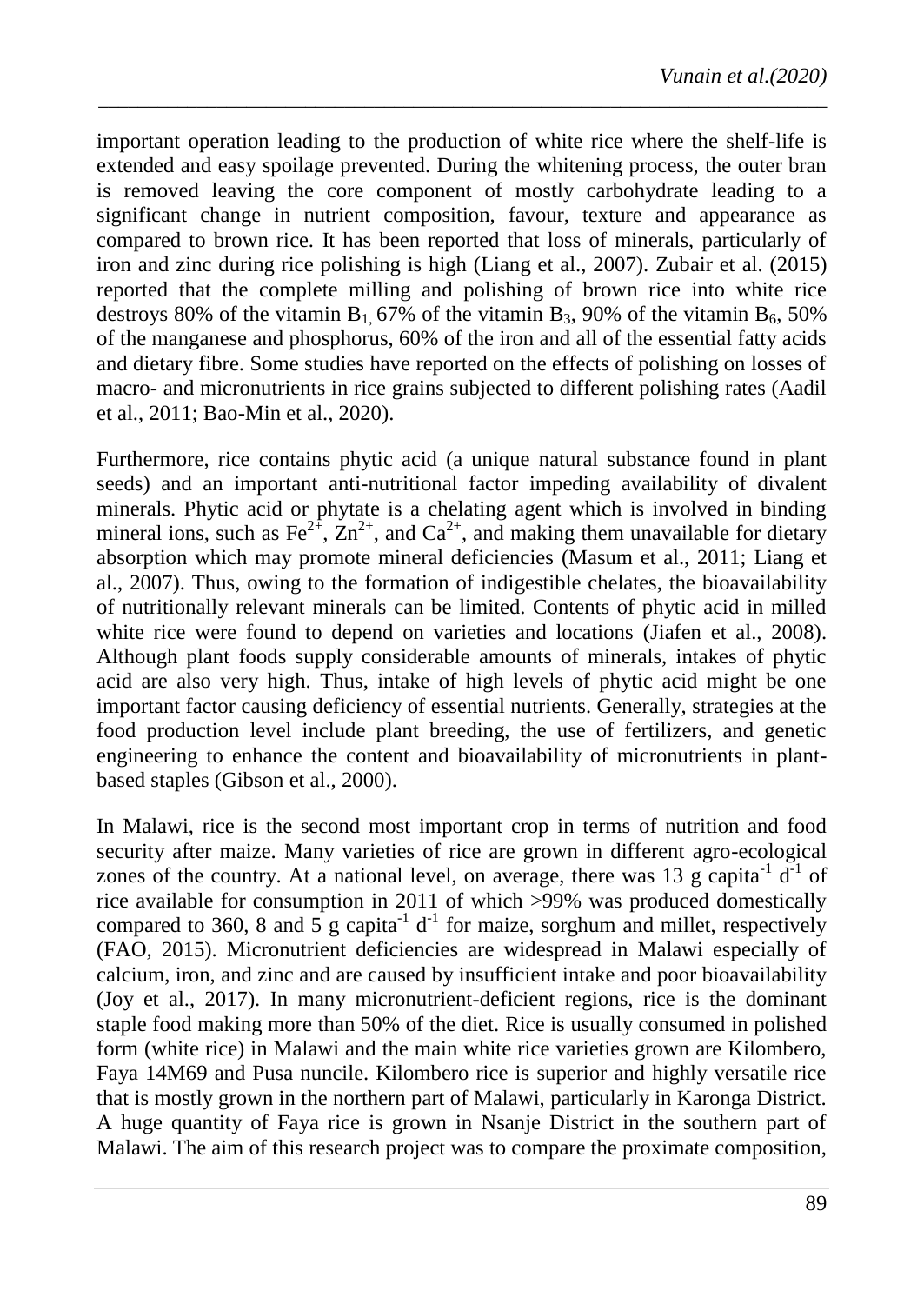mineral contents and phytic acid concentrations in three Malawian white rice varieties (Kilombero, Faya 14M69 and Pusa 33 nuncile). Proper quantification of mineral nutrients in common Malawian white rice varieties may also help in food fortification strategies as there is evidence of insufficient intake and poor bioavailability of minerals in Malawi, especially in rural areas (Felix et al., 2019; Watts et al., 2015). Potentially harmful substances such as heavy metals were also determined. The heavy metals may arise from soil the rice is grown and the water that is used for irrigation.

## **2 MATERIALS AND METHODS**

#### **2.1 Sample collection and preparation**

Samples of three Malawian local white rice varieties (Kilombero, Faya 14M69 and Pusa 33 nuncile) of 2 kgs per variety were collected from Lifuwu Research Station, Salima District. Lifuwu Research Station supplies rice seeds to farmers in Malawi and the white rice varieties found at Lifuwu Research Station is the same throughout Malawi. The rice samples were checked in the laboratory visually for dirt, stones, and other extraneous objects which were removed manually. The rice was then milled with a moulinex blender and sieved through a 250 nm sieve to obtain white rice flour. Flour samples of each rice variety were placed in zip lock polythene bags and kept at room temperature for analyses.

#### **2.2 Proximate Analyses**

Proximate analyses in rice varieties were determined following official methods of Association of Official Analytical Chemists (Aboagye, 2019) for moisture content, dry matter content, ash content, crude fiber, crude protein, crude fat, carbohydrate content, energy content, elemental analysis and phytic acid analysis.

#### **2.2.1 Moisture Content**

The moisture content was determined by oven drying method. Exactly 3.00 g of each rice variety were dried in an oven set at 105°C overnight. Samples were then taken out from the oven and put in a desiccator with partially covered lid for 30 minutes to allow for cooling to room temperature and then weighed. The moisture content was calculated using the formula:

(%) moisture =  $(W1 - W2/W1)x 100$ 

Where:  $W1$  = weight (g) of sample before drying; and  $W2$  = weight (g) of sample after drying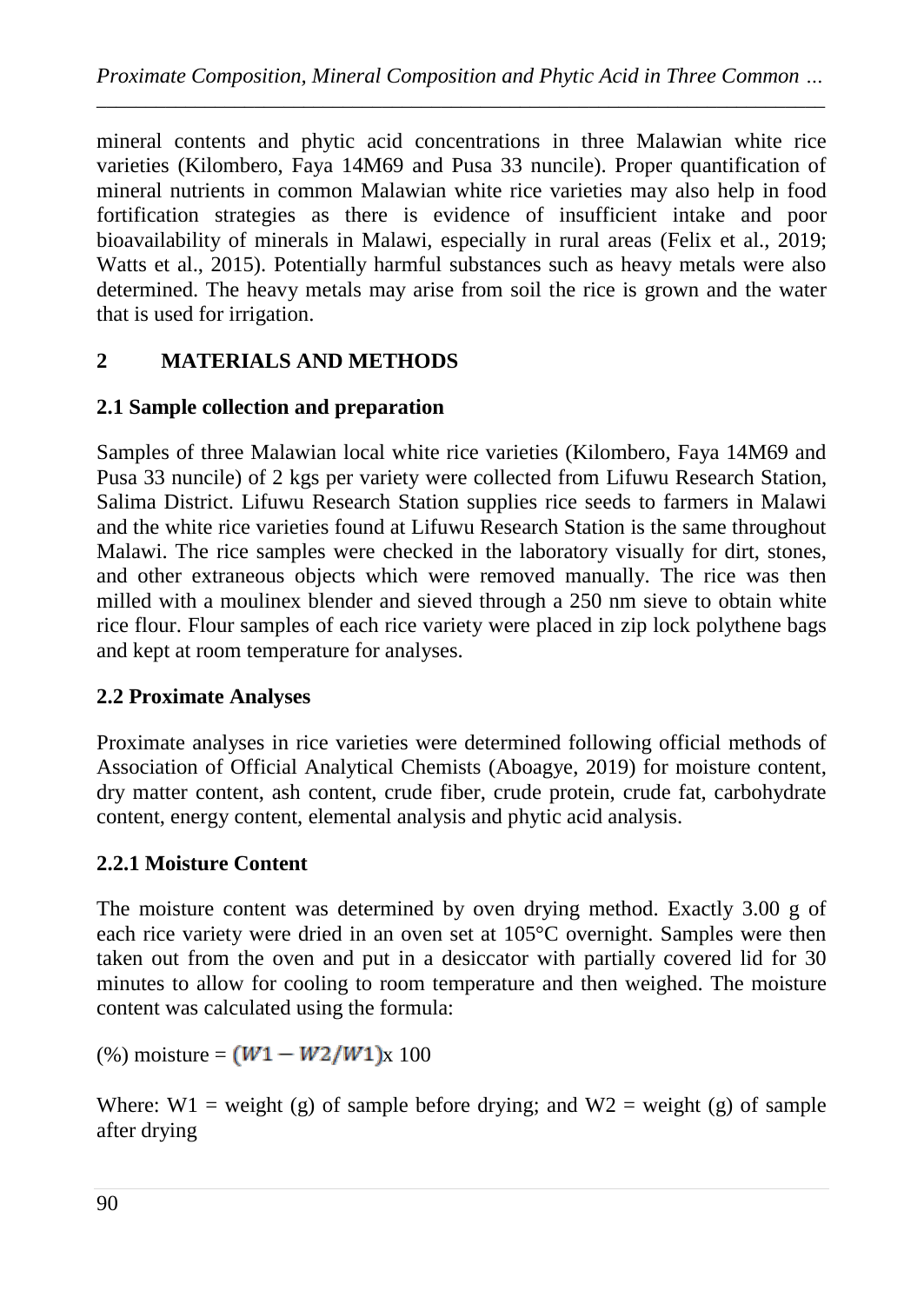### **2.2.2 Dry Matter**

Percentage dry matter was determined after moisture content determination using the formula:

*\_\_\_\_\_\_\_\_\_\_\_\_\_\_\_\_\_\_\_\_\_\_\_\_\_\_\_\_\_\_\_\_\_\_\_\_\_\_\_\_\_\_\_\_\_\_\_\_\_\_\_\_\_\_\_\_\_\_\_\_\_\_\_\_\_\_\_\_\_\_\_\_\_\_*

(%) dry matter =  $\frac{W_2}{W_1}$  × 100%

Where:  $W1$  = weight (g) of sample before drying; and  $W2$  = weight of sample after drying

#### **2.2.3 Ash Content**

Exactly 10 g of white rice flour was placed in a pre–weighed dry crucible. The crucible and the sample were placed in the muffle furnace set at 550°C incineration of the sample was for 12 hrs to ensure that impurities on the surface of crucibles were burned off. The crucible and ash were cooled in a desiccator to room temperature and weighed. Percentage ash was calculated using the following equation:

(%) Ash =  $\frac{Weight\ of\ ash}{Weight\ of\ sample} \times 100\%$ 

#### **2.2.4 Crude Fibre**

Exactly 2 g of the white rice flour were transferred into a 500 mL conical flask followed by 200 mL of boiled 1.25%  $H<sub>2</sub>SO<sub>4</sub>$  solution. The mixture was boiled for 30 min under reflux. The digest was filtered through a Whatman filter paper number 54. The residue was washed with boiling water until the washing was free from acid. The acid free residue was quantitatively transferred into the refluxing flask followed by exactly 200 mL of 1.25% sodium hydroxide solution and refluxed for 30min. The digest was filtered, washed with boiling water, then alcohol and lastly with diethyl ether before being dried at 100°C for 1 h. The dried residue was transferred into a porcelain crucible and incinerated for 1 h at 400-500°C using a muffle furnace. The crucibles were removed from the furnace and let to cool in the desiccator and immediately transferred and weighed. Percentage fibre was calculated using the following equation:

(%) Crude fibre  $=\frac{weight\ of\ residues\ after\ over\ drug}{Weight\ of\ sample\ used} \times 100\%$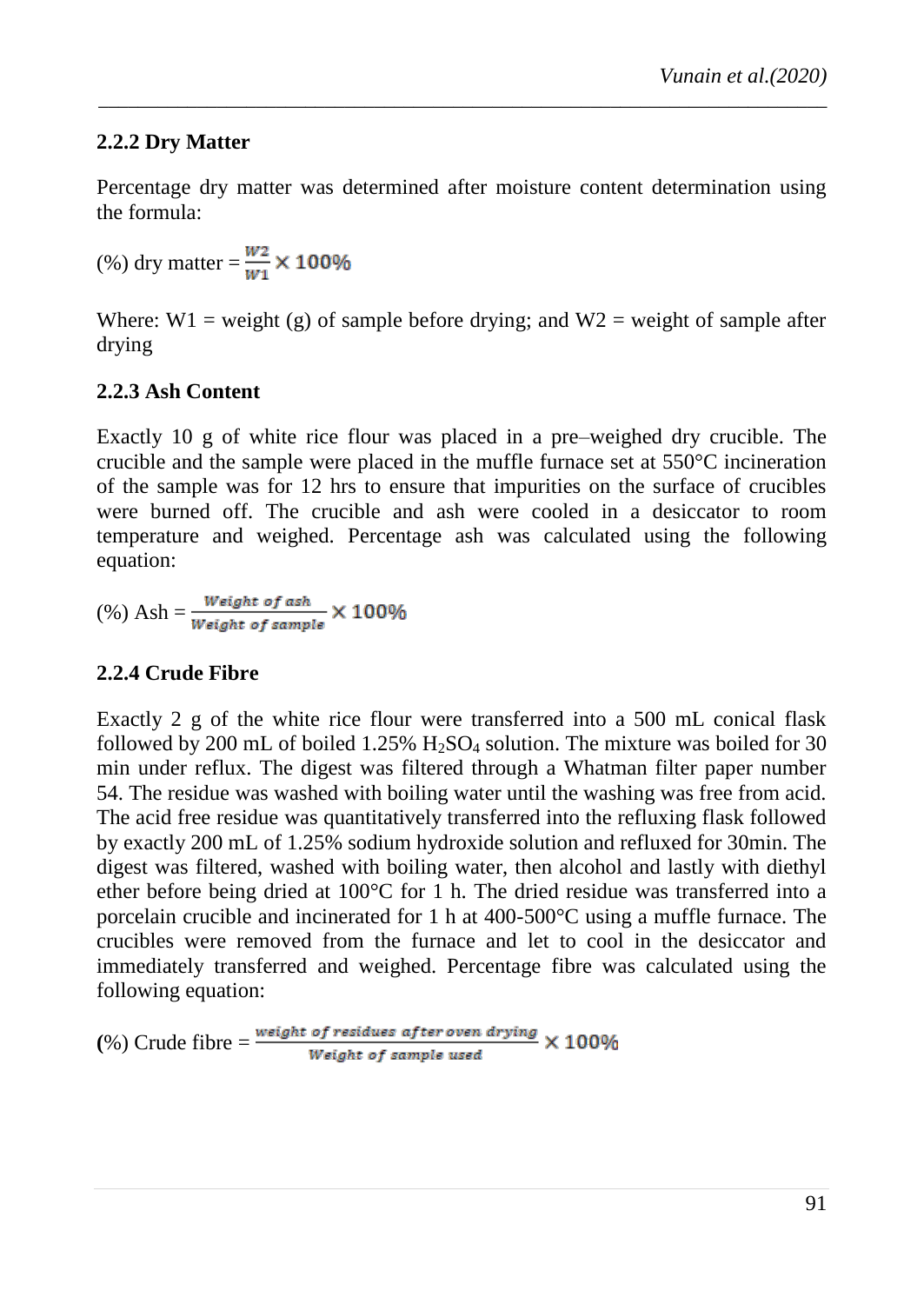# **2.2.5 Crude Protein**

Exactly 1.00 g of pre–dried samples were weighed and quantitatively transferred into digestion flasks followed by addition of mixed catalyst  $(1.00 \text{ g of CuSO}_4 \text{ and }$ 5.00 g of  $K_2SO_4$  and 0.50 g of selenium powder and 25 mL of concentrated H<sub>2</sub>SO<sub>4</sub>). The contents of the flask were digested by heating in a fume chamber at 420 °C until the colour of the solution changed from black to a clear green blue. The contents of the flask were cooled to room temperature and diluted to exactly 100 mL with distilled water. Exactly 10 mL of the aliquot of the digested solution was quantitatively transferred into a distilling flask and mixed with 15 mL of 40% NaOH. The mixture was distilled while collecting distillate into a receiving flask that contained 50 mL of 4% boric acid mixed indicator solution. After collecting about 60-80 mL of the distillate the mixture was titrated against 0.1N Hydrochloric acid (HCl) using methyl red indicator until colour changed from blue to green orange marking the endpoint. The percentage of protein nitrogen was calculated using the following formula:

(%) Nitrogen =  $\frac{(Titre-Blank)ml \times 0.014077}{Weight of samples (g)} \times 100\%$ 

The percentage protein was calculated from the percentage nitrogen using the factor 6.25 for the plant material as follows:

% Protein = % Nitrogen x 6.25

# **2.2.6 Crude Fat**

A round bottomed flask was dried for 30 min. and then it was weighed on the balance. After that 5 g of rice sample was weighed on a paper filter and it was wrapped. The sample was taken into the extraction thimble and transferred into Soxhlet. Thereafter the round bottomed flask was filled with 250 mL of petroleum ether and then placed on the heating mantle. The Soxhlet apparatus was connected. After that the heating mantle was switched on. The sample was heated for 1 hr. The solvent (petroleum ether) was evaporated using the vacuum condenser. Thereafter the bottle was incubated at 80-90  $\degree$ C until petroleum ether completely evaporated and the bottle was completely dry. After drying, the bottle was transferred to the desiccator to cool. The bottle and its dried content were weighed on the balance.

Fat content was determined using the formula: Fat % =  $\frac{Weight\ of\ fat}{Weight\ of\ sample} \times 100\ \%$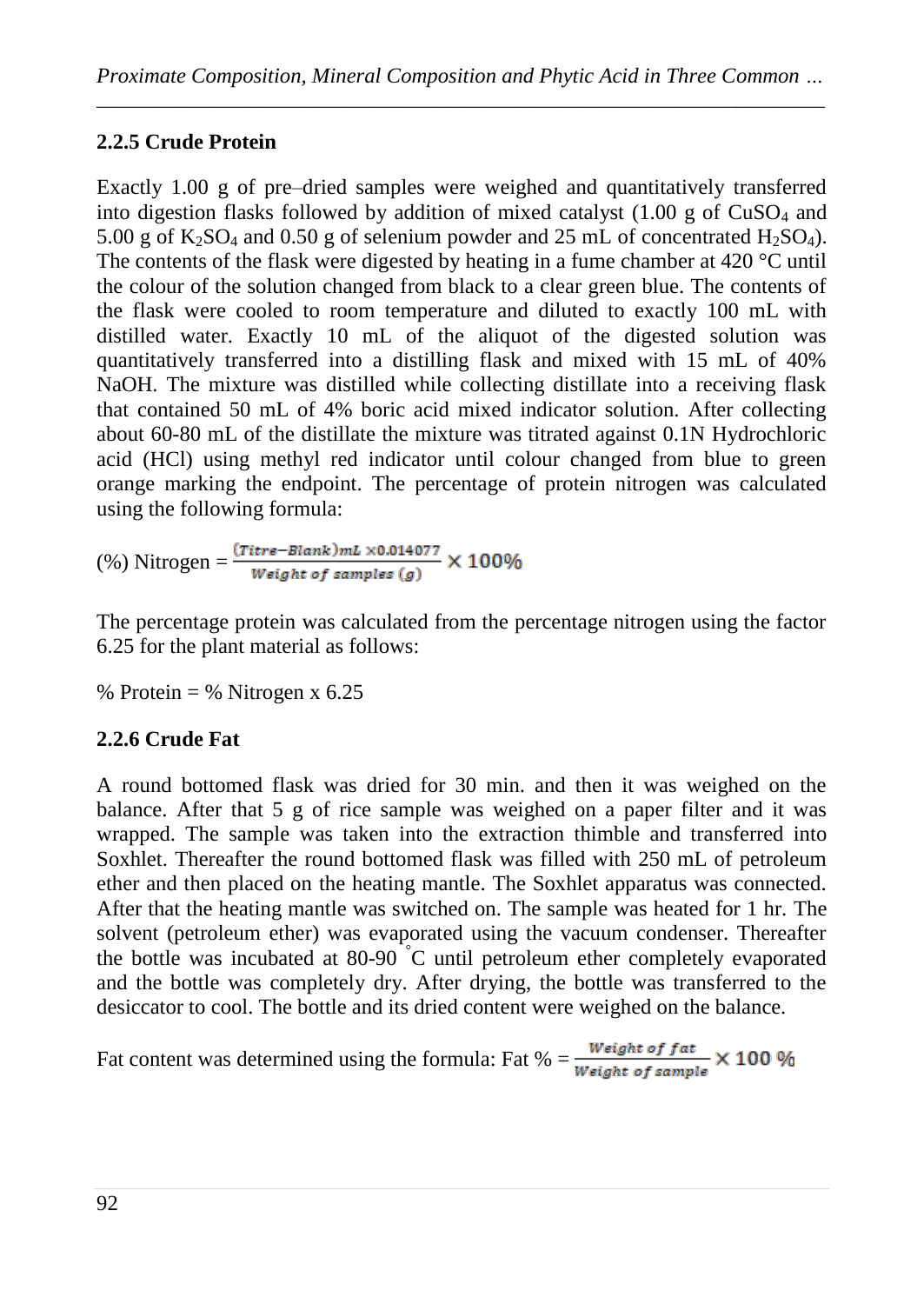## **2.2.7 Carbohydrate Content**

The carbohydrate content was estimated by the difference method. It was calculated by subtracting the sum of percentage of moisture, fat, protein, fibre and ash contents from 100% as follows: Carbohydrate content =  $100\%$ –[% crude protein + % fat content + % moisture content + % fibre + % ash].

*\_\_\_\_\_\_\_\_\_\_\_\_\_\_\_\_\_\_\_\_\_\_\_\_\_\_\_\_\_\_\_\_\_\_\_\_\_\_\_\_\_\_\_\_\_\_\_\_\_\_\_\_\_\_\_\_\_\_\_\_\_\_\_\_\_\_\_\_\_\_\_\_\_\_*

### **2.2.8 Energy Content**

The energy content of rice samples was determined using the bomb calorimeter. The bomb calorimeter used for this work was a Parr 6200 oxygen bomb calorimeter with Parr 6510 water handling system manufactured by Parr Instrument Co., Moline, Ill. USA (Shizas & Bagley, 2004). Essentially, the sample to be analyzed was dried, weighed, and pelletized and combusted in a pressurized oxygen atmosphere. The typical mass of a pellet was approximately 0.600 g weighed on analytical balance to ensure that the temperature rise in the water jacket did not exceed the range of the thermometer and to provide a safe level of combustion. The volume of sample required to be dried for combustion depended upon the total solids content of the sample. After combustion, the temperature rise in the 2 L water jacket surrounding the stainless steel bomb was measured and used to calculate the energy content of the sample. Benzoic acid was used as the standard to determine the heat capacity of the bomb.

#### **2.3 Elemental Analysis**

Levels of essential elements: Fe, Cu, Zn, Na, Ca, Mg, K, Mn, and toxic Cr, Cd and Pb were determined by using an Agilent 240 FS flame atomic absorption spectrophotometer (Agilent Technologies, USA), after calibrating the equipment with respective standard solutions according to official method prescribed in AOAC (Vega-rojas et al. 2016). In a typical experiment, 1.0 g of white rice sample was weighed and placed in a 100 mL conical flask. Thereafter, 5 mL of concentrated nitric acid  $(HNO<sub>3</sub>)$  was added into the flask and it was left was for 8 h. After predigestion, 10 mL of di-acid mixture (6.1 mL of  $HNO<sub>3</sub>$  and 3.1 mL of  $HClO<sub>4</sub>$ ) was added to the flask. The contents in the flask were heated at 180-200 °C on a hot plate until dense white fumes evolved and transparent white contents were left. The solution was cooled and then 25 mL of double distilled water was added to the flask and the solution filtered into a 100 mL volumetric flask and the volume made to the mark using distilled water. The digestion was done simultaneously in three replicates including one blank digestion for each rice sample and elemental analysis carried out by flame atomic absorption spectrophotometer. All other chemicals used for analysis were of analytical grade and used without further purification.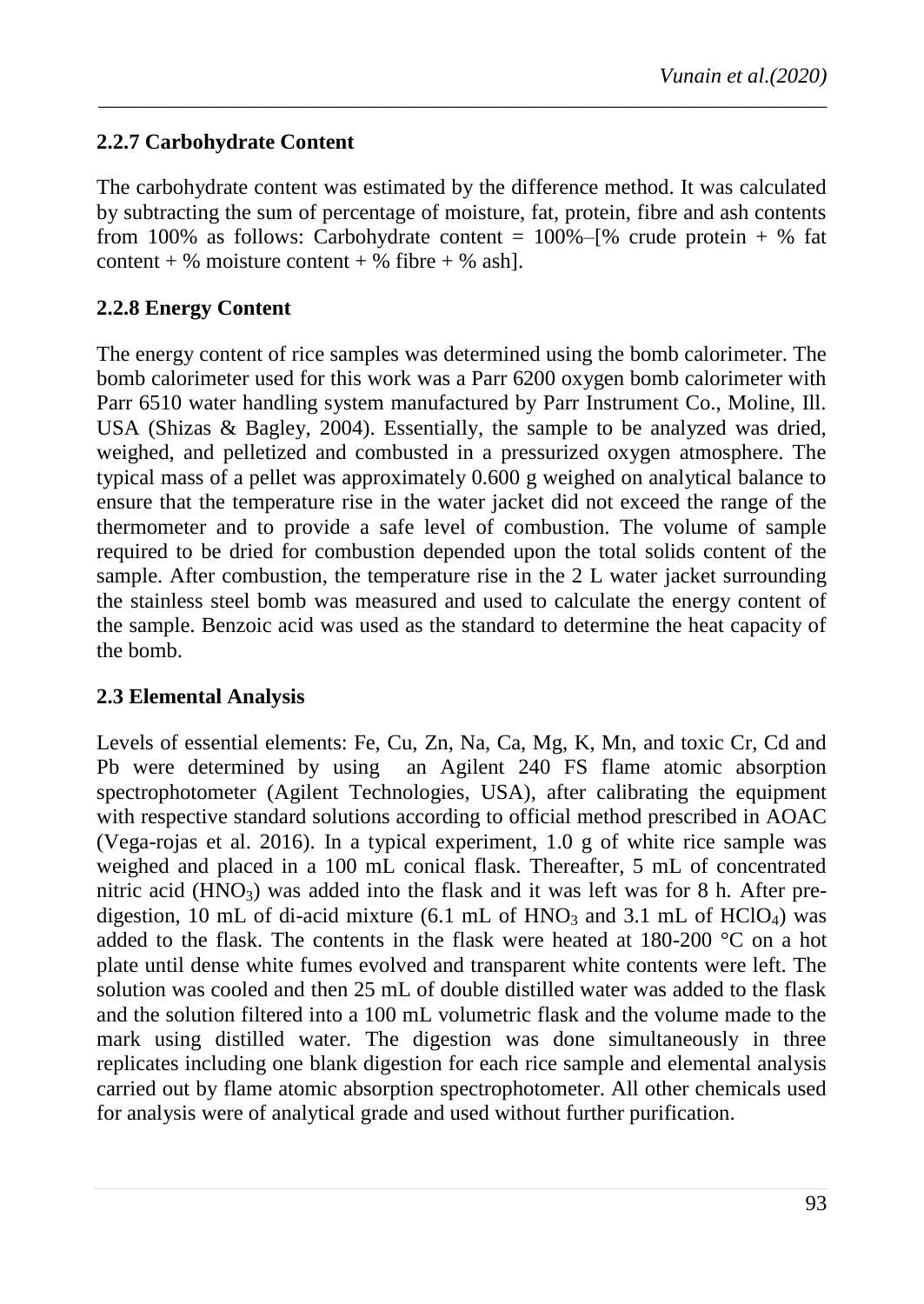# **2.4 Phytic Acid Analysis**

A method by (Wheeler and Ferrel, 1970) was used where finely grounded powder of rice sample was weighed (2.0000g) on analytical balance and put into a 125 mL Erlenmeyer flask. 50 mL of Trichloroacetic acid (TCA) (3%) was added to extract the analyte for 30 min. on a mechanical shaker. The suspension was centrifuged and 10 mL aliquot of the supernatant was transferred into a 40 mL conical centrifuge tube. Exactly 4 mL ferric chloride (2 mg ferric iron per mL made in 3% TCA) was added to the solution in 40 mL conical centrifuge tube. The tube was heated in a boiling water bath for 45 mins until the supernatant was clear. After boiling the contents were centrifuged again and supernatant decanted. The remaining residues were washed with 3% TCA twice and residues were dispersed with 3 mL of water. Then 3 mL of sodium hydroxide (1.5 N) was added and mixed. The volume of the contents was brought to 30 mL with water and boiled in a water bath for 30 min. While still hot the mixture was filtered using a Whatman filter paper and washed with 70 mL hot water and the filtrate was discarded. All the precipitates on the filter paper were dissolved with 40 mL hot nitric acid (3.2 N) into a 100 mL volumetric flask. The residues were washed with several portions of water, collecting all washings in the same flask. The contents were cooled and volume brought to the mark with distilled water. Exactly 5 mL of the aliquot was transferred into another 100 ml volumetric flask and 70 ml of water was added followed by 20 mL of Potassium thiocyanate (1.5 N KSCN) and made to the mark.

Standards were prepared in small denominations of 0, 0.1, 0.2, 0.3, 0.4 and 0.5 mg/L from Ferric nitrate (1.5 N) and were treated in a similar manner as samples from 5 mL of aliquot stage. Standards and all samples were run on Analytik Jena Spercord Plus UV-VIS Spectrophotometer at 480 nm wave length. Calibration curve was developed and phytate phosphorous was calculated from the iron results assuming a 4:6 iron: phosphorous molecular ratio.

# **2.5 Data Analysis**

All determinations were carried out in triplicate for each sample and the data were expressed as mean ± standard deviation (SD). All statistical analyses were performed using SPSS software (version 20.0) for the analyses of variance (ANOVA). Multiple comparisons by Duncan"s Multiple Range Test (DMRT) were used for varietal differences at P< 0.05 level.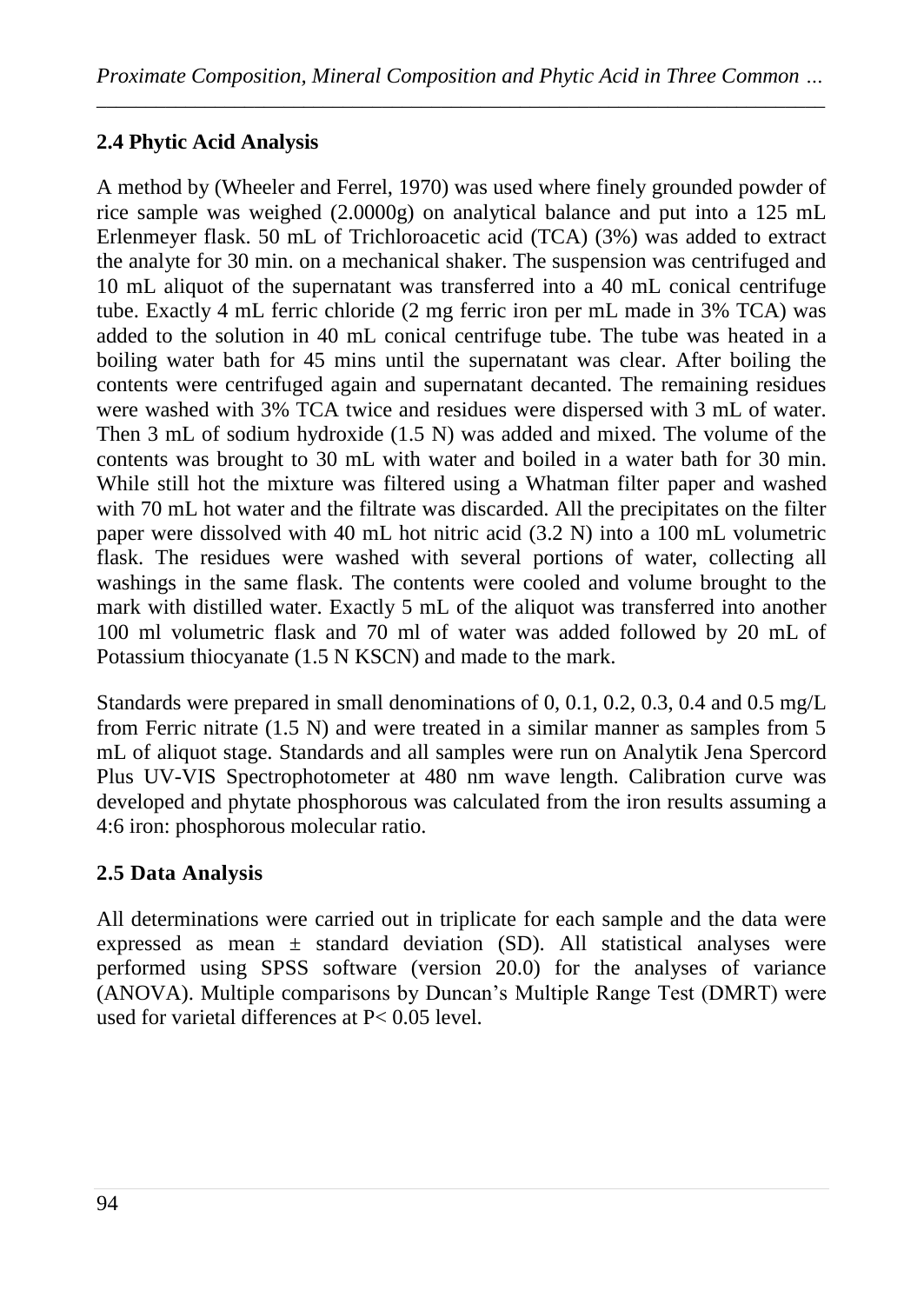# **3 RESULTS AND DISCUSSIONS**

#### **3.1 Proximate Composition**

The findings of proximate composition of three different white rice varieties investigated are presented in Table 1. Significant differences were recorded in the proximal composition between different varieties of rice evaluated. Moisture content, which is a very important parameter in determining the shelf-life, was recorded to vary between 9.35-10.42%, with the highest value observed in Kilombero and the lowest in Pusa nuncile varieties below the acceptable range of 12-14% moisture content which is suitable for rice storage. The differences in moisture content among the rice varieties might be due to handling of samples in the laboratory and some of moisture content in the zip-lock bags during packaging.

*\_\_\_\_\_\_\_\_\_\_\_\_\_\_\_\_\_\_\_\_\_\_\_\_\_\_\_\_\_\_\_\_\_\_\_\_\_\_\_\_\_\_\_\_\_\_\_\_\_\_\_\_\_\_\_\_\_\_\_\_\_\_\_\_\_\_\_\_\_\_\_\_\_\_*

The ash content is generally recognized as a measure of quality for the assessment of the functional properties of foods (Hofman et al., 2002). The values for percentage ash content ranged between 0.69 to 0.90% (Table 1) with a high content in Kilombero (0.90%) and low in Faya 14M69 (0.69%) and Pusa nuncile (0.69%). The amount of ash present in a food sample plays an important role while determining the levels of essential minerals and may affect the sensory quality of the rice especially colour and taste (Verma & Srivastav, 2017). The differences in ash content could be attributed to differences in mineral content of the soils and the water used for irrigation (Verma & Srivastav, 2017). The values for ash content recorded in the study for the three rice varieties are in accordance with those reported by (Juliano & Bechtel, 1985; Sotelo et al., 1990).

Proteins are building blocks of all muscles of our body. They are important constituents to tissues and cells of the body, and essential macronutrients for building up the human health (Subramanian et al, 2013). Protein content of rice influences the nutritional quality of rice and comprises up to 8% of the grain with outstanding unique composition of amino acids (Verma and Srivastav, 2017). In this study, crude protein content in different varieties ranged between 5.43% to 7.03 (Table 1), with Faya 14M69 variety having the highest protein value, followed by Pusa nuncile and Kilombero varieties. The difference in protein content in the three varieties could be attributed to environmental conditions and genetic variations (Tasie & Gebreyes, 2020). The protein contents in this study are within the range reported by Rosniyana et al. (2011), where they obtained protein content in rice within the range of 8.85 to 9.91% for white rice and brown rice varieties. Srisawas & Jindal (2007) reported protein content in 14 rice varieties ranging from 6.38 to 8.99%; this finding is highly close to the current study. Malawians can benefit from this extra source of protein to improve health and supplement the costly protein sources, especially in rural and low-income communities.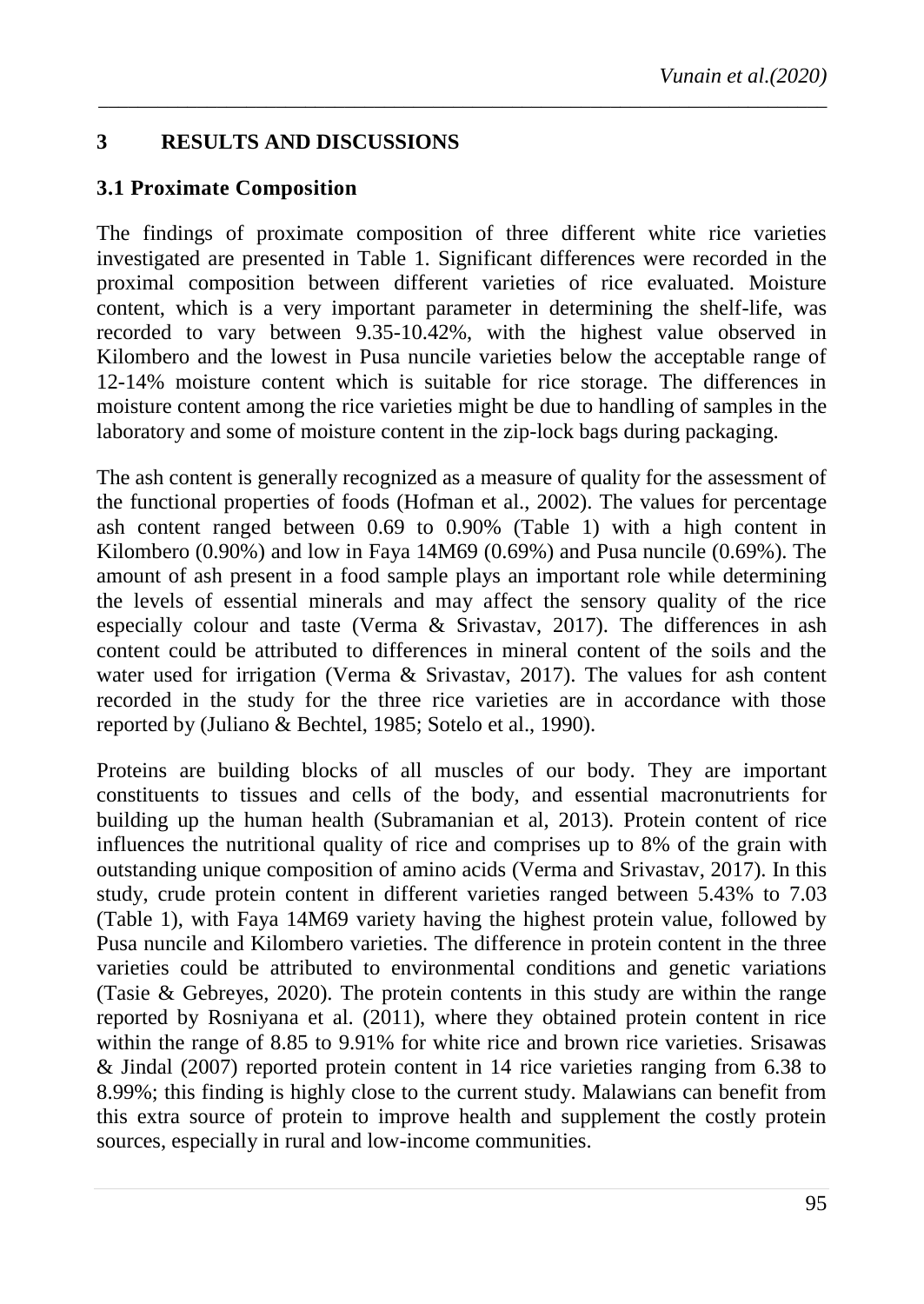It has been reported in literature that fat content influences the taste of cooked rice because rice with high fat content tends to be tastier and has less starch (Verma, and Srivastav, 2017). In this study, crude fat content ranged between 0.72% up to 1.71%, with a low-fat content recorded in the Faya 14M69 varieties. These results are in agreement with earlier findings by (Oko & Ugwu, 2010), where they obtained fat content in the range of 0.5–3.5% from five rice varieties. Oko & Onyekwere (2010) also found a fat content in the range of 1.5–3.5%, in five lowland rice varieties in Ebonyi state, Nigeria. The differences in fat content in the three varieties could be attributed to the differences in the degree of milling and since most of the fat in rice is concentrated in the aleurone layer of the kernel (Kalpanadevi et al., 2018).

Fiber is an important part of carbohydrates and it's a collective name given to those components of food that cannot be readily digested. The major types of fiber in rice are cellulose, hemicellulose, lignin, pectin and gums (some hemicelluloses and storage polysaccharides). The crude fibre content affects the rice digestibility whereby high content of crude fibre in rice lowers its digestibility (Verma & Srivastav, 2017). Fibre helps to lower serum cholesterol levels in humans (Edeogu et al., 2007). It has been reported that there is a relationship between the absence of fibre in diet and the incidence of a wide range of diseases (O"Keefe, 2019). In this study, the crude fibre content of the different varieties ranged between 1.42% and 3.15%. Kilombero variety showed the highest fibre content while the Pusa nuncile variety recorded the lowest value (Table 1). The findings in the current study are somehow more compared to 1.0–2.0% value obtained for five new lowland rice varieties as established by Oko & Onyekwere (2010).

Carbohydrates are a source of energy and are essential for growth and nourishment of plants and animals. Rice carbohydrates are mainly starch which is made up of amylose and amylopectin. In this study, the carbohydrate content was high in all varieties and ranged between 81.41% and 82.45% which was within the desired range (> 80%) and hence all the varieties can be considered to be a good source of carbohydrate. These findings are in agreement with results reported by Rosniyana et al. (2011). Their findings were in the range of 76.45 to 81.23%. In addition, Oko  $\&$ Onyekwere (2010) reported the results obtained for carbohydrate in the five rice varieties ranged from 51.53 to 85.57.

Food energy is a value that measures the available amount of energy obtained from food via cellular respiration (Lunn & Buttriss, 2007). Food that is ingested contains energy and the maximum amount being reflected in the heat that is measured after complete combustion to water and carbon dioxide  $(CO<sub>2</sub>)$  in a bomb calorimeter. Food energy values were appreciably different among all the three white rice varieties. Kilombero grain provided the highest energy among all the samples analyzed (42.10 kJ per 100g); followed by Faya 14M69 (40.98 kJ per 100g),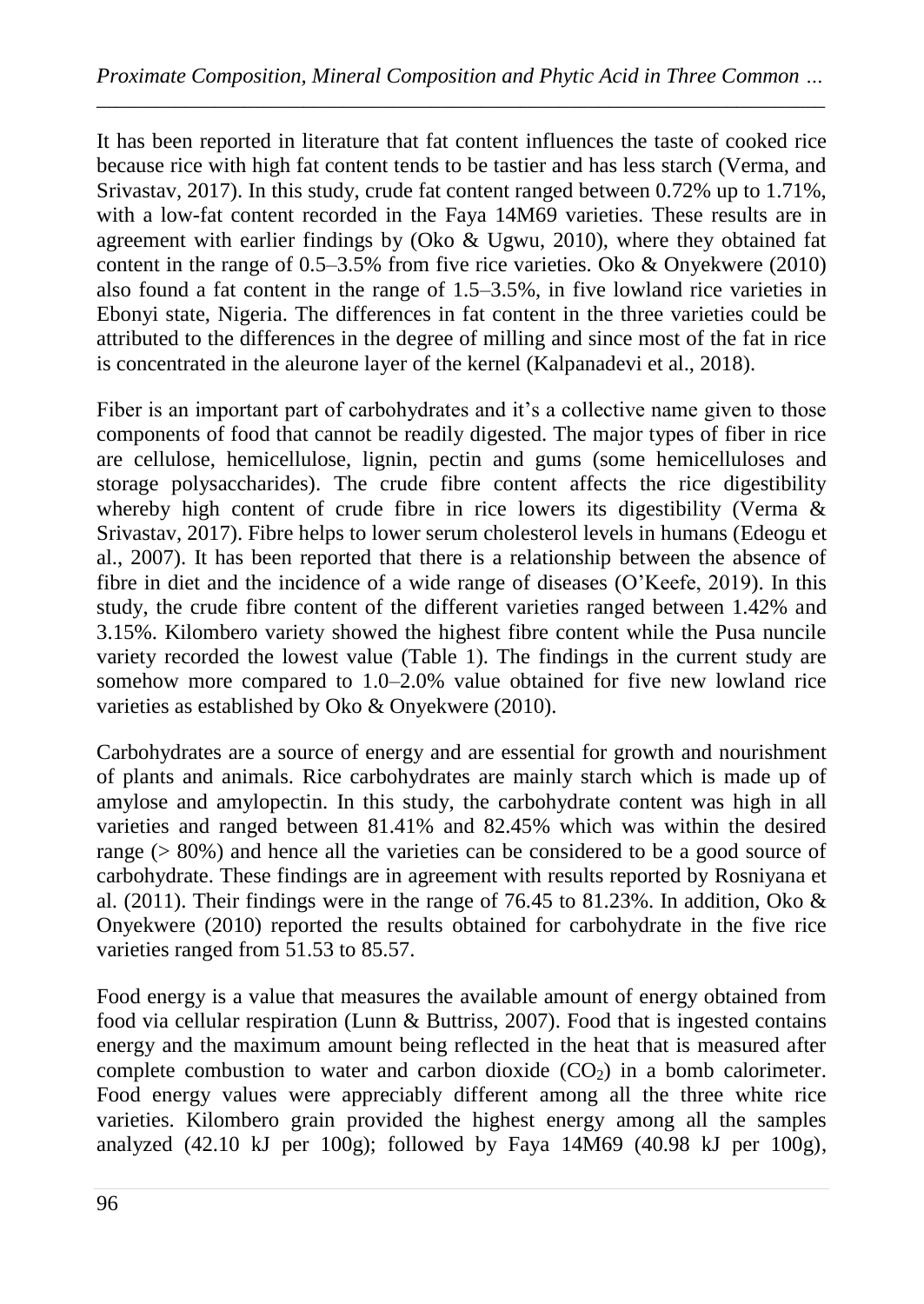whereas the lowest value was recorded in Pusa nuncile (39. 56 kJ per 100g). The variation in results may be due to the differences in varieties used, soil type and environmental conditions. Similar results have been obtained by other studies (Lyu et al., 2018; Wu et al., 2007).

*\_\_\_\_\_\_\_\_\_\_\_\_\_\_\_\_\_\_\_\_\_\_\_\_\_\_\_\_\_\_\_\_\_\_\_\_\_\_\_\_\_\_\_\_\_\_\_\_\_\_\_\_\_\_\_\_\_\_\_\_\_\_\_\_\_\_\_\_\_\_\_\_\_\_*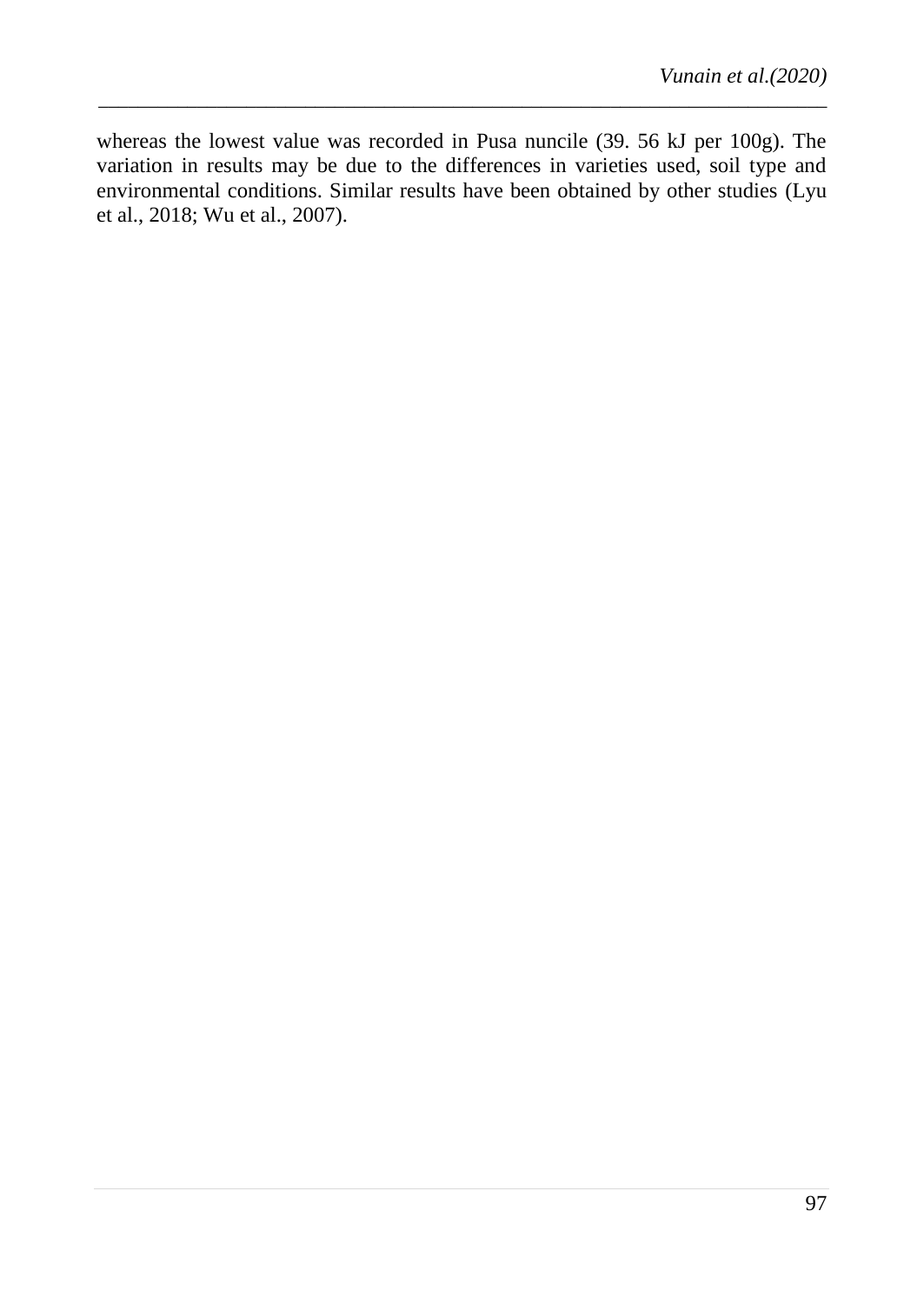| <b>Varieties</b> | <b>Moisture</b><br>$($ %) | Ash<br>$\frac{9}{6}$ | <b>Crude Protein</b><br>$(\%)$ | <b>Crude Fat</b><br>$\frac{6}{6}$              | <b>Crude Fiber</b><br>$\frac{9}{6}$ | Carbohydrate<br>$*(\frac{6}{6})$ | <b>Energy</b><br>(KJ/g) |
|------------------|---------------------------|----------------------|--------------------------------|------------------------------------------------|-------------------------------------|----------------------------------|-------------------------|
| Kilombero        | $10.42 \pm 0.10$          | $0.90 \pm 0.00024$   | 5.43                           | $0.80 \pm 0002$                                | $3.15 \pm 0.03$                     | $82.45 \pm 0.10$                 | $42.10 \pm 1.70$        |
| Faya 14M69       | $10.15 \pm 0.02$          | $0.69 \pm 0.04$      | $7.03 \pm 0.56$                | 0.72                                           | $+$ 2.77 $+$ 0.0034                 | $81.41 \pm 0.58$                 | $40.98 \pm 2.19$        |
| Pusa nuncile     | $9.35 \pm 0.18$           | $0.69 \pm 0.02$      | $6.07 \pm 0.56$                | $\sim$ $\sim$ $\sim$ $\sim$<br>$1.71 \pm 0.01$ | $1.42 + 0.01$                       | $82.19 \pm 0.59$                 | $39.56 \pm 1.75$        |
| P < 0.05         | 0.0185                    | <0.0001              | 0.0005                         | < 0.0001                                       | < 0.0001                            | 0.0249                           | 0.0805                  |

*\_\_\_\_\_\_\_\_\_\_\_\_\_\_\_\_\_\_\_\_\_\_\_\_\_\_\_\_\_\_\_\_\_\_\_\_\_\_\_\_\_\_\_\_\_\_\_\_\_\_\_\_\_\_\_\_\_\_\_\_\_\_\_\_\_\_\_\_\_\_\_\_\_\_\_\_\_\_\_\_\_\_\_\_\_\_\_\_\_\_\_\_\_\_\_\_\_\_\_\_\_\_\_\_\_*

 *Table 1: Variation in proximate composition of three white rice varieties in Malawi*

\*Calculated by difference; Each value is an average of three observations; There were some significant differences among rice varieties at P< 0.05.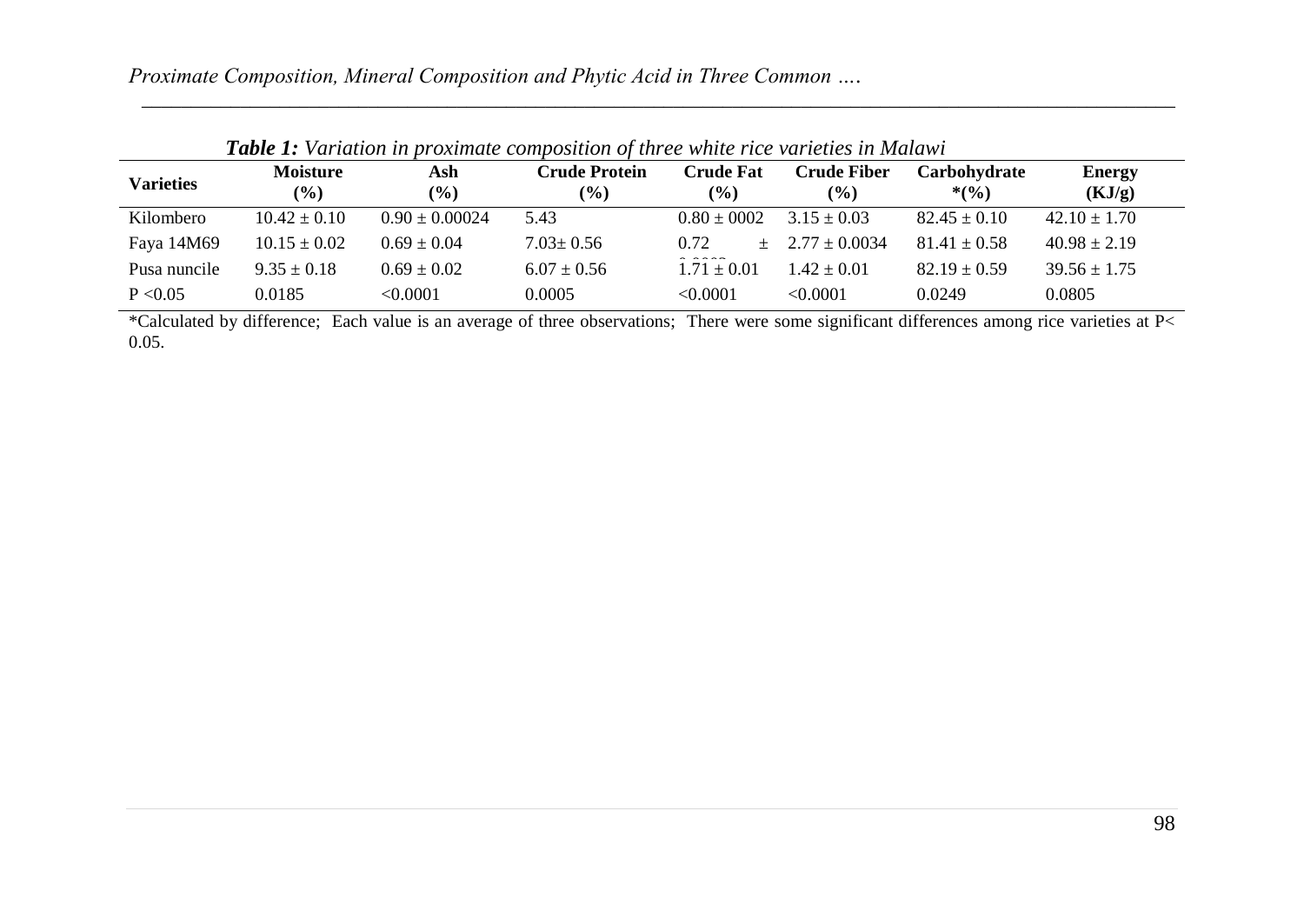## **3.2 Mineral Composition**

Minerals are essential nutrients and play a vital role in the effective functioning of the body activity. White rice grain is a good source of minerals which are present in varied amounts. The mineral composition of white rice grain depends considerably on the availability of soil nutrients during crop growth and generally present in higher levels in the grain layer of rice kernel (Juliano, 2016). It should be noted that the degree of polishing has a significant effect on the quality and nutritional aspects of white rice grain, thus affecting the essential minerals. In this study, the major minerals in the samples are presented in (Table 2). In general, the mean concentrations of macro-minerals follow the sequence K>Mg>Ca>Na for all samples and micro-minerals follow the sequence Mn>Zn> Fe>Cu for all samples. Potassium was found to be very dominant in all three rice samples than other mineral elements. Potassium content was in the range of 216.02-268.78 mg/100g. Potassium content in Kilombero differed significantly from that of Pusa nuncile and Faya 14M69 but there was no significant difference between Kilombero and Faya 14M69. Potassium content in all three varieties is within the range of values as reported by (Nadia et al., 2009).

*\_\_\_\_\_\_\_\_\_\_\_\_\_\_\_\_\_\_\_\_\_\_\_\_\_\_\_\_\_\_\_\_\_\_\_\_\_\_\_\_\_\_\_\_\_\_\_\_\_\_\_\_\_\_\_\_\_\_\_\_\_\_\_\_\_\_\_\_\_\_\_\_\_\_*

Magnesium was the second most abundant element found in the three rice varieties. Statistical test using one-way ANOVA at 0.05 significant levels showed that there was a significant difference in magnesium content among the three rice varieties. Magnesium concentration in rice samples was in the range between 30.21-40.32 mg/100g (Table 2). Magnesium content was dominant in Faya and Kilombero with concentrations of 40.32 and 40.31 mg/100g respectively while in Pusa the concentration was 30.21 mg/100g. The values were within ranges earlier reported by Oko & Ugwu (2010). Calcium content was in the range of 5.19-7.81 mg/100g. This range is lower than the range obtained by Verma & Shukla (2011), who reported a calcium content of 24 mg/100g and 60 mg/100g in raw and parboiled white rice, respectively. Bagirathy (2014) reported calcium content in eight white rice varieties in the range of 4.4-9.5 μg/g. Furthermore, Verma & Shukla (2011), showed a higher calcium value of 24 mg/100g in white rice than this study. Sodium was below detection limit in all three samples.

However, the study showed that the three white rice varieties under investigation are low in sodium as compared to the Recommended Daily Allowance of 70 mg/100 g. The concentration of manganese in Kilombero, Faya 14M69 and Pusa 33 nuncile was in the range between 0.33-0.58 mg/100g. There was a significant difference in manganese content among the three rice varieties particularly, manganese content in Pusa 33 nuncile differed significantly from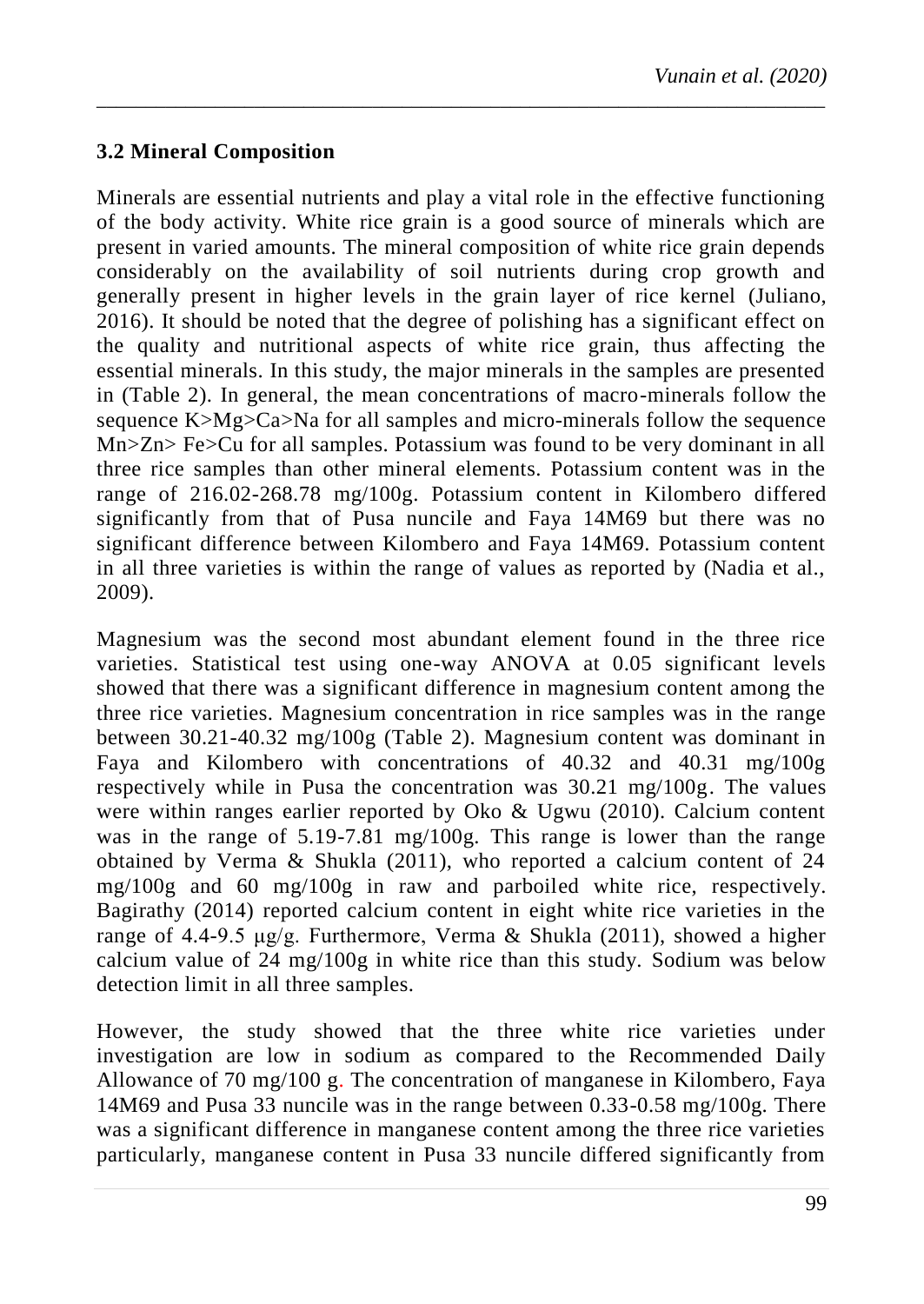that of Kilombero and Faya 14M69 but there was no significant difference in manganese content between Kilombero and Faya 14M69. Manganese content in rice was dominant in Faya 14M69 and Kilombero with concentrations of 0.58 mg/100g and 0.53 mg/100g, respectively (Table 2). Similar results were reported by Mbatchou & Dawda (2012). The mean concentration of zinc in samples was found in the range of 0.77-1.40 mg/100g. The values for zinc were low than those reported by Joy et al. (2016), where researchers presented a mean value of 18.8 and 14.7 mg  $kg^{-1}$  for brown rice and white rice varieties.

Copper in the rice varieties was found at low quantities in the range of 0.26-0.47 mg/100g. Copper is essential to human life but it is needed in small quantities; as such, the copper found in the three rice varieties is a big contribution to the daily intake of copper. Copper content in Faya 14M69 differed significantly from Kilombero and Pusa 33 nuncile but there was no significant difference in copper content between Kilombero and Pusa rice. Iron concentration ranged between 1.83-2.49 mg/100g. Analysis of variance at 0.05 significance level showed that there was no significant difference in iron content in Kilombero, Faya 14M69 and Pusa 33 nuncile. It should however be mentioned that some previous studies have shown a relatively large proportion of Fe, Mg, K and Mn associated with the outer grain layers and these elements are rapidly lost during polishing (Lamberts et al., 2007). Many studies have shown that variation in mineral contents depend on availability of soil nutrients, geographical factor, agriculture practices, processing conditions and varietal differences (Welch ,2002).

For the other trace elements such as cadmium, chromium and lead, their concentrations in all the three samples were below the detection limit. Heavy metal toxicity to humans has proven to be a major threat with severe health risks associated with it (Jan et al., 2015); hence, their absence in the white rice varieties is desirable.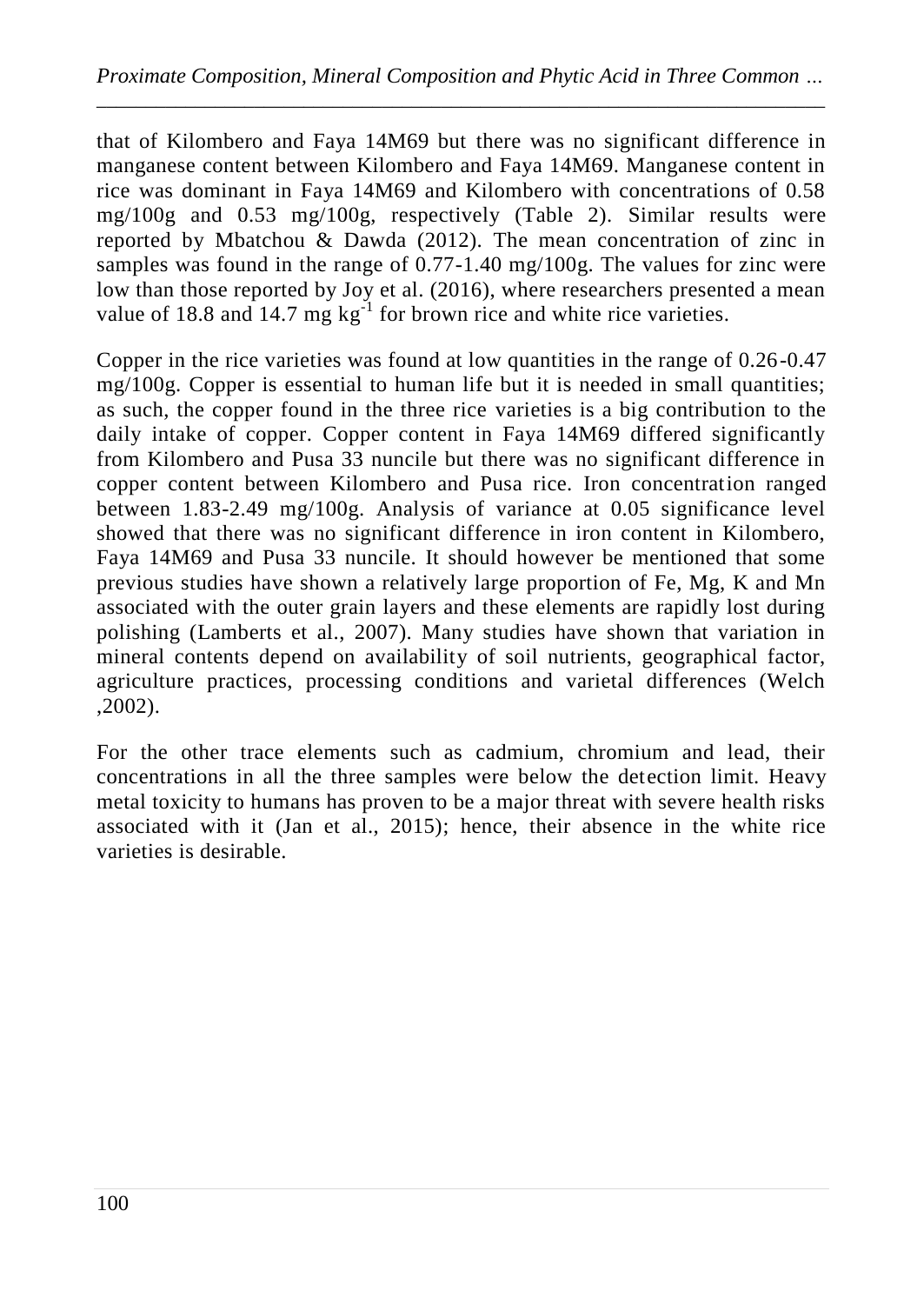*Vunain et al.(2020)*

| <b>Table 2:</b> Mineral composition (mg/100 g) of three rice varieties. |                                  |                                      |                                          |                   |                                    |              |                                    |                                    |            |                   |                          |
|-------------------------------------------------------------------------|----------------------------------|--------------------------------------|------------------------------------------|-------------------|------------------------------------|--------------|------------------------------------|------------------------------------|------------|-------------------|--------------------------|
| <b>Varieties</b>                                                        | <b>Ca</b>                        | Mg                                   |                                          | Na                | Mn                                 | Zn           | Cu                                 | Fe                                 | Cd         | $C_{\Gamma}$      | Pd                       |
| Kilombero<br>Faya 14M69                                                 | $5.19 + 1.75$<br>$6.45 \pm 1.28$ | $40.31 \pm 2.51$<br>$40.32 \pm 2.22$ | $258.64 \pm 15.89$<br>$268.78 \pm 19.07$ | Bdl<br><b>Bdl</b> | $0.53 \pm 0.10$<br>$0.58 \pm 0.02$ | 1.14<br>0.77 | $0.37 \pm 0.06$<br>$0.26 \pm 0.02$ | $2.35 \pm 0.39$<br>$1.83 \pm 0.20$ | Bdl<br>Bdl | Bdl<br><b>Bdl</b> | <b>Bdl</b><br><b>Bdl</b> |
| Pusa nuncile                                                            | $7.81 \pm 1.94$                  | $30.21 \pm 0.29$                     | $216.02 \pm 8.61$                        | Bdl               | $0.33 \pm 0.02$                    | 1.40         | $0.47 \pm 0.07$                    | $2.49 + 1.28$                      | Bdl        | Bdl               | <b>Bdl</b>               |
| P < 0.05                                                                | 0.0185                           | < 0.0001                             | 0.0005                                   | -                 | < 0.0001                           | < 0.0001     | < 0.0001                           | 0.0024                             |            |                   |                          |

Each value is an average of three observations; There were some significant differences among rice varieties at P< 0.05; Bdl: Below detectable levels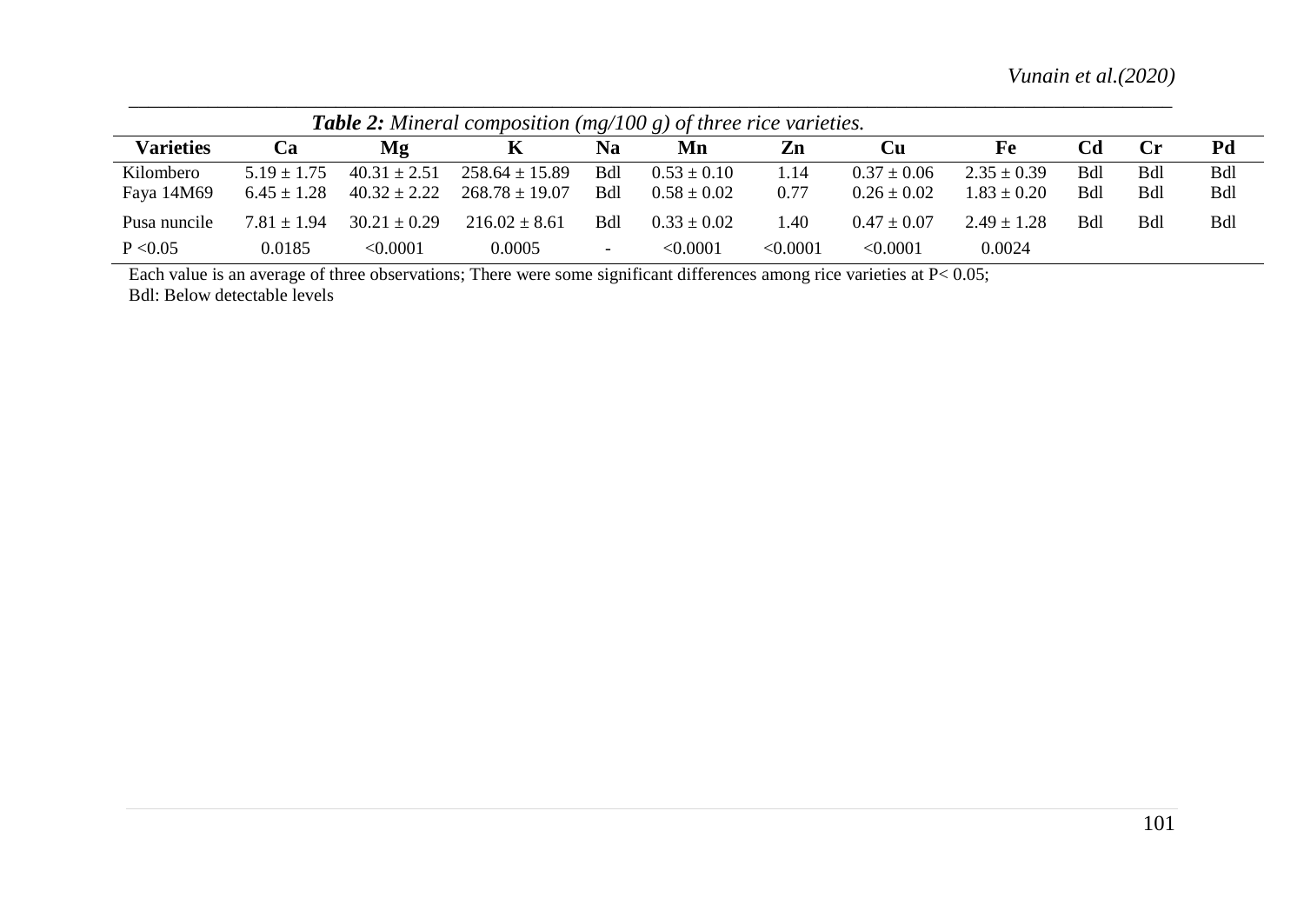## **3.3. Phytic Acid Content**

Phytic acid is the major storage form of phosphorous in legumes, cereals, nuts, and oil seeds. Phytic acid is known as a food inhibitor which chelates micronutrient and prevents it to be bioavailable for monogastric animals, including humans, because they lack enzyme phytase in their digestive tract (Wu et al., 2009). In the present investigation, phytic acid content was analyzed and results showed that Pusa nuncile grain had the lowest level of phytic acid (93.10 mg/100g), followed by Kilombero grain (200.25 mg/100g) and the Faya 14M69 grain with the highest level of phytic acid (204.92 mg/100g) (Table 3). Therefore, we could speculate that the Pusa nuncile variety could show a high level of bioavailable bi- and trivalent minerals (Zn, Cu and Fe, Mg and Mn) compared to Kilombero and Faya 14M69 varieties. The results for phytic acid were low compared to those reported by (Magdy et al., 2010), where researchers presented values of 411.25 mg/100g for white rice grain (high amylose content) and 522.25 mg/100g for white rice grain (low amylose content). In the present study, it is believed that the genetic differences and environmental effects play a crucial role in the level of phytic acid in rice varieties.

| <b>Variety</b> | Phytic acid (mg/100g) |
|----------------|-----------------------|
| Pusa nuncile   | $93.10 \pm 0.29$      |
| Kilombero      | $200.25 \pm 1.69$     |
| Faya 14M69     | $204.92 \pm 1.82$     |
|                |                       |

*Table 3: Phytic acid in three white rice varieties*

Each value is an average of three observations. (Mean  $\pm$  SD, n = 3).

#### **4 CONCLUSIONS**

Results of this study indicates that the three white rice varieties could be an important source of mineral elements particularly the micronutrients and the varieties showed a significant variation in proximate composition, mineral content and phytic acid composition. The Kilombero grain exhibited higher moisture, crude fibre and carbohydrate and food energy contents than the other two varieties. The Faya 14M69 grain showed a higher protein and low ash contents while the Pusa nuncile grain exhibited low ash, higher crude fat and lower food energy contents. The mineral content in the three rice varieties were found at low quantities and this is in agreement with the low levels of ash contents. Though the mineral content was low, potassium was found in high content in the three rice varieties than any other mineral element. The carbohydrate content in the rice varieties was very high, thus a very good source of energy with a significantly high amount of carbohydrate found in Kilombero rice. However, protein content was found to be very low though a significant high amount of protein was found in Faya 14M69 variety. These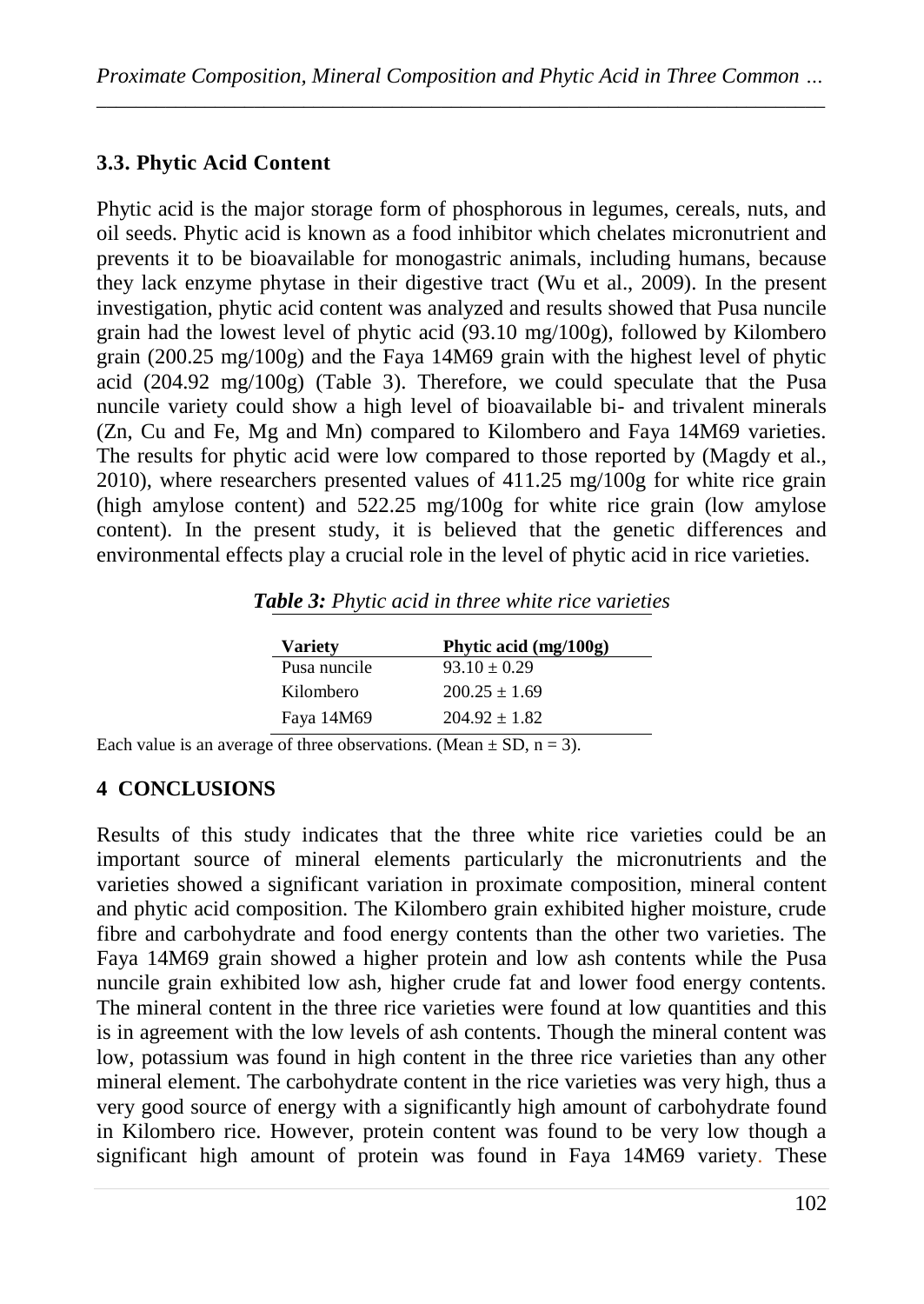differences were attributed the genetical difference of the rice varieties, environmental conditions, and soil type. Concentrations of cadmium, chromium and lead are below detection limits and are likely to represent minimal risk to human health based on the study data. Phytic acid concentrations in all three varieties were low with Pusa nuncile variety having the lowest concentration, and Faya 14M69 variety showing the highest concentration. Overall, the result of this study can be exploited by rice consumers in Malawi in the choices regarding proximate and mineral compositions. Furthermore, the results and data may be very important for nutritionists for designing nutrition programs to reduce malnutrition in Malawi.

*\_\_\_\_\_\_\_\_\_\_\_\_\_\_\_\_\_\_\_\_\_\_\_\_\_\_\_\_\_\_\_\_\_\_\_\_\_\_\_\_\_\_\_\_\_\_\_\_\_\_\_\_\_\_\_\_\_\_\_\_\_\_\_\_\_\_\_\_\_\_\_\_\_*

#### **Conflict of interest**

The authors confirm that this manuscript has no conflicts of interest.

#### **Acknowledgements**

This work was supported by the Department of Chemistry Research Fund, Chancellor College, University of Malawi. The authors are highly grateful to Lifuwu Irrigation Scheme (research station), Salima district, Malawi, for supplying rice grains and as well as information on the different rice grains.

#### **REFERENCE**

- Aadil, A., Shahzad, M., Faiza, A., Ayesha, K.,Shakeela, R. & Sumera, N. (2011). Effect of Processing on Nutritional Value of Rice (*Oryza sativa*). World Journal of Medical Sciences **6(2):**68-73.
- Aboagye, A.Q.Q. (2019). Principal Components of Variables Hypothesised to Cause Project Delays and Cost Overruns in Ghana. Rwanda Journal of Engineering, Science, Technology and Environment 2(1). <https://dx.doi.org/10.4314/rjeste.v2i1.7>.
- Govarethinam, B.A.P. (2014). A Comparative Study of Mineral Contents in Selected Malaysian Brown Rice and White Rice. Masters Thesis, University of Malaya, Kuala Lumur.
- Bao-Min, Y., Peng, C. & Guo-Xin, S. (2020). Distribution Of Elements And Their Correlation in Bran, Polished Rice and Whole Grain. Food Science & Nutrition **8**:982–992.
- Birla, D.S., Malik, K., Sainger, M., Chaudhary, D., Jaiwal, R. & Jaiwal, P.K. (2017). Progress and Challenges in Improving the Nutritional Quality of Rice (Oryza Sativa L ). Critical Reviews in Food Science and Nutrition **57**(11): 2455–2481.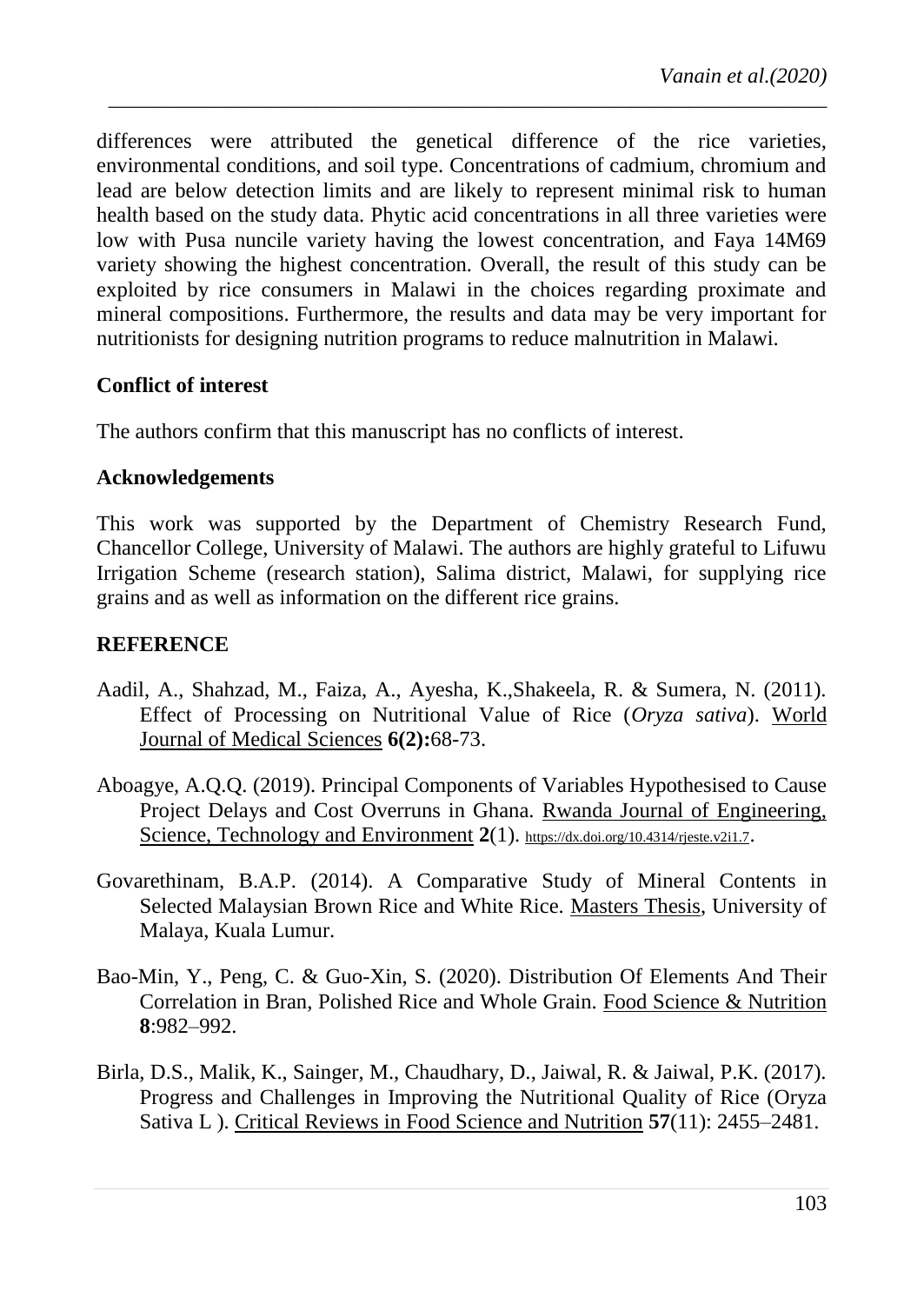- DiNicolantonio, J.J., O'Keefe, J.H. & Wilson, W. (2018). Subclinical Magnesium Deficiency: A Principal Driver of Cardiovascular Disease and a Public Health Crisis. Open Heart doi:10.1136/openhrt-2017-000668.
- Edeogu, C.O., Ezeonu, F., Okaka, A.N.C., Ekuma, C.E. & EIom, S.O. (2007). Proximate Compositions of Staple Food Crops in Ebonyi State, South Eastern Nigeria. International Journal of Biotechnology & Biochemistry **3**(1): 57-68.
- Fardin, S.Z., Sepideh, F. T., Mohammad, A.B. & Mostafa, E. (2018). Application Of Biochar And Compost for Enhancement of Rice (*Oryza Sativa L*.) Grain Yield in Calcareous Sandy Soil. Communications in Soil Science and Plant Analysis **49** (5): 552–566.
- Fraga, C.G. (2005). Relevance, Essentiality and Toxicity of Trace Elements in Human Health. Molecular Aspects of Medicine **26:** 235–244.
- Food and Agricultural Organization of the United Nations. (2015). The State of Food and Agriculture Social Protection and Agriculture: Breaking the Cycle of Rural Poverty. (Accessed August 2020).
- Gibson, R.S. Hotz, C., Temple, L., Yeudall, F., Mtitimuni, B. & Ferguson, E. (2000). Dietary Strategies to Combat Deficiencies Of Iron, Zinc, and Vitamin A in Developing Countries: Development, Implementation, Monitoring and Evaluation. Food and Nutrition Bulletin **21(2):**219–31.
- Hofman, P. J., Surachat, V., Anthony, W.W., Andreas, K. & David, H.S. (2002). Tree Yield and Fruit Minerals Concentrations Influence `Hass" Avocado Fruit Quality. Scientia Horticulturae **92:** 113–123.
- Felix, P.P., Ander, E.L., Elizabeth, H.B., Benson, C., Allan, D.C.C., Jellita, G., Edward, J.M.J., Alexander, A.K., Diriba, B.K., Lark, R.M., John, C.P., Andrew, S., Parminder, S.S., Michael. J.W., Scott, D.Y. & Martin, R.B. (2019). The Risk of Selenium Deficiency in Malawi is Large and Varies Over Multiple Spatial Scales. Scientific Reports **9**:6566. https://doi.org/10.1038/s41598-019- 43013-z.
- Jan, A.T, Mudsser, A., Kehkashan, S., Arif, A. & Inho, C. (2015). Heavy Metals and Human Health : Mechanistic Insight Into Toxicity and Counter Defense System Of Antioxidants. International Journal of Molecular Science **16:** 29592–29630.
- Jianfen, L., Zaigui, Li., Kouichi, T., Kazuhiko, N., Robert Nout, M.J. & Robert, J.H. (2008). Milling Characteristics and Distribution of Phytic Acid and Zinc in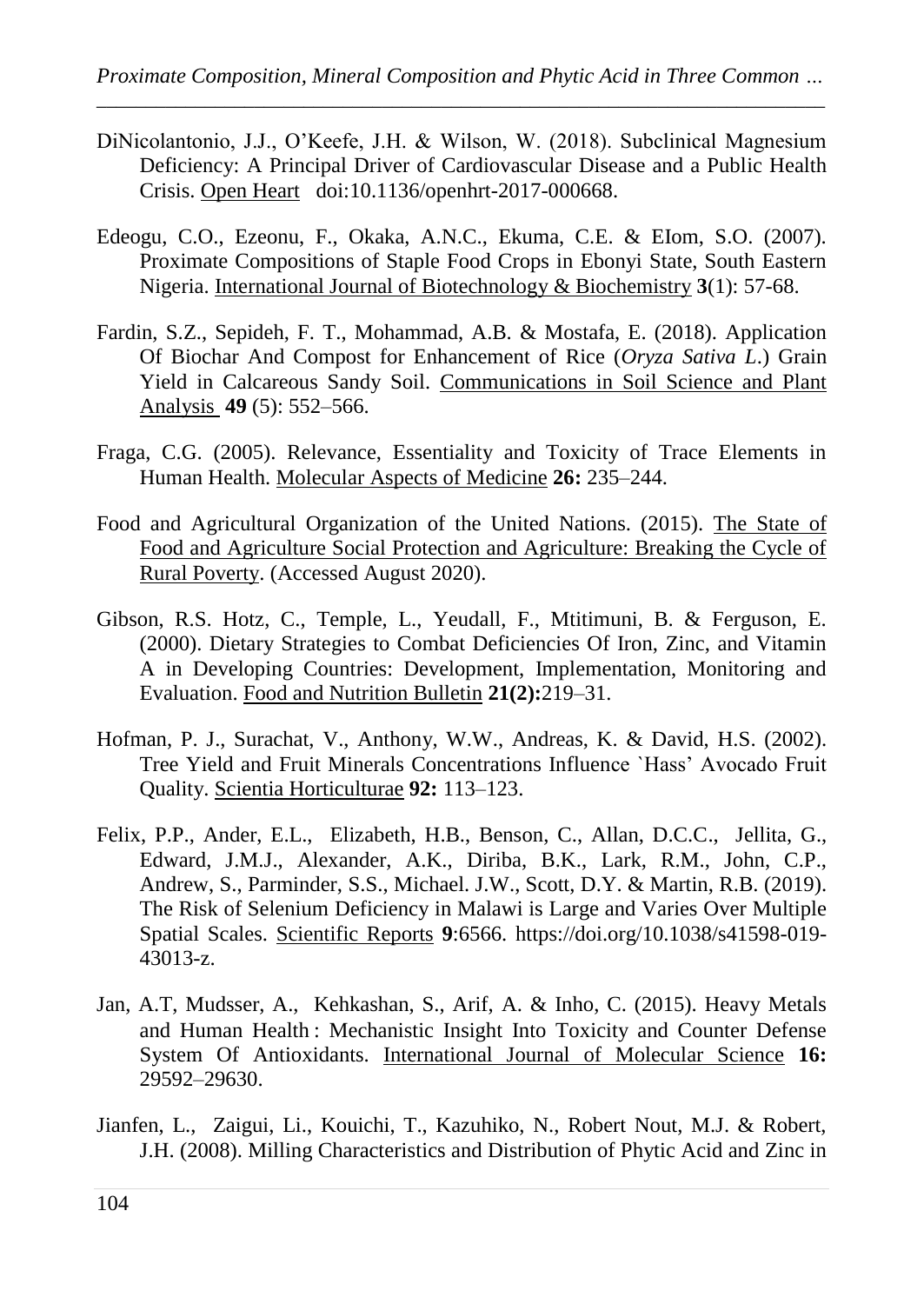Long-Medium-And Short-Grain Rice. Journal of Cereal Science **48**: 83–91.

*\_\_\_\_\_\_\_\_\_\_\_\_\_\_\_\_\_\_\_\_\_\_\_\_\_\_\_\_\_\_\_\_\_\_\_\_\_\_\_\_\_\_\_\_\_\_\_\_\_\_\_\_\_\_\_\_\_\_\_\_\_\_\_\_\_\_\_\_\_\_\_\_\_*

- Joy, E.J.M., Ander, E.L., Broadley, M.R., Young, S.D., Chilimba, A.D.C., Hamilton, E.M. & Watts, M.J. (2016). Elemental Composition of Malawian Rice. Environmental Geochemistry and Health **39(4):**835-845.
- Juliano, B.O. & Bechtel, D.B. (1985). The Rice Grain and its Gross Composition. In: Juliano B O. Rice Chemistry and Technology. 2nd Ed. St Paul, MI, USA: The American Association of Cereal Chemists: 17–57.
- Kalpanadevi, C., Singh, V. & Subramanian, R. (2018). Influence of Milling on The Nutritional Composition of Branfrom Different Rice Varieties. Journal of Food Science and Technology **55(6):**2259–2269.
- Kuppusamy, S., Young-eun, Y., Song, Y.K. & Jang, H.K. (2017). Long-Term Inorganic Fertilization Effect on the Micronutrient Density in Soil and Rice Grain Cultivated in a South Korean Paddy Field. Communications in Soil Science and Plant Analysis **48(13):**1603–1615.
- Lamberts, L., Els De, B., Greet, E.V. & Wim, S.V. (2007). Food Chemistry Effect of Milling on Colour and Nutritional Properties of Rice. Food Chemistry **100:** 1496–1503.
- Lema, M. (2018). Application of Biotechnology on Rice (Oryzae Sativa) Improvement: Review Article. Modern Concepts & Developments in Agronomy **2**:1–8.
- Liang, J., Zaigui, L., Kouichi, T, Kazuhiko, N., Nout, R.M.J. & Robert, J.H. (2008). Milling Characteristics and Distribution of Phytic Acid and Zinc in Long-, Medium- And Short-Grain Rice. Journal of Cereal Science **48**: 83–91.
- Liang, J., Bei-zhong, H., Longzhi, H., Nout, R.M.J. & Robert, J.H. (2007). Iron, Zinc and Phytic Acid Content of Selected Rice Varieties from China. Journal of the Science of Food and Agriculture **87:**504–510.
- Lunn, J. & Buttriss, J.L. (2007). Carbohydrates and Dietary Fibre. British Nutrition Foundation Nutrition Bulletin **32**:21–64.
- Lyu, Z., Li, Y., Liu, H., Li, E., Li, P., Zhang, S., Wang, F. & Lai, C. (2018). Net Energy Content Of Rice Bran, Defatted Rice Bran, Corn Gluten Feed, and Corn Germ Meal Fed to Growing Pigs Using Indirect Calorimetry. Journal of Animal Science **96(5):** 1877–1888.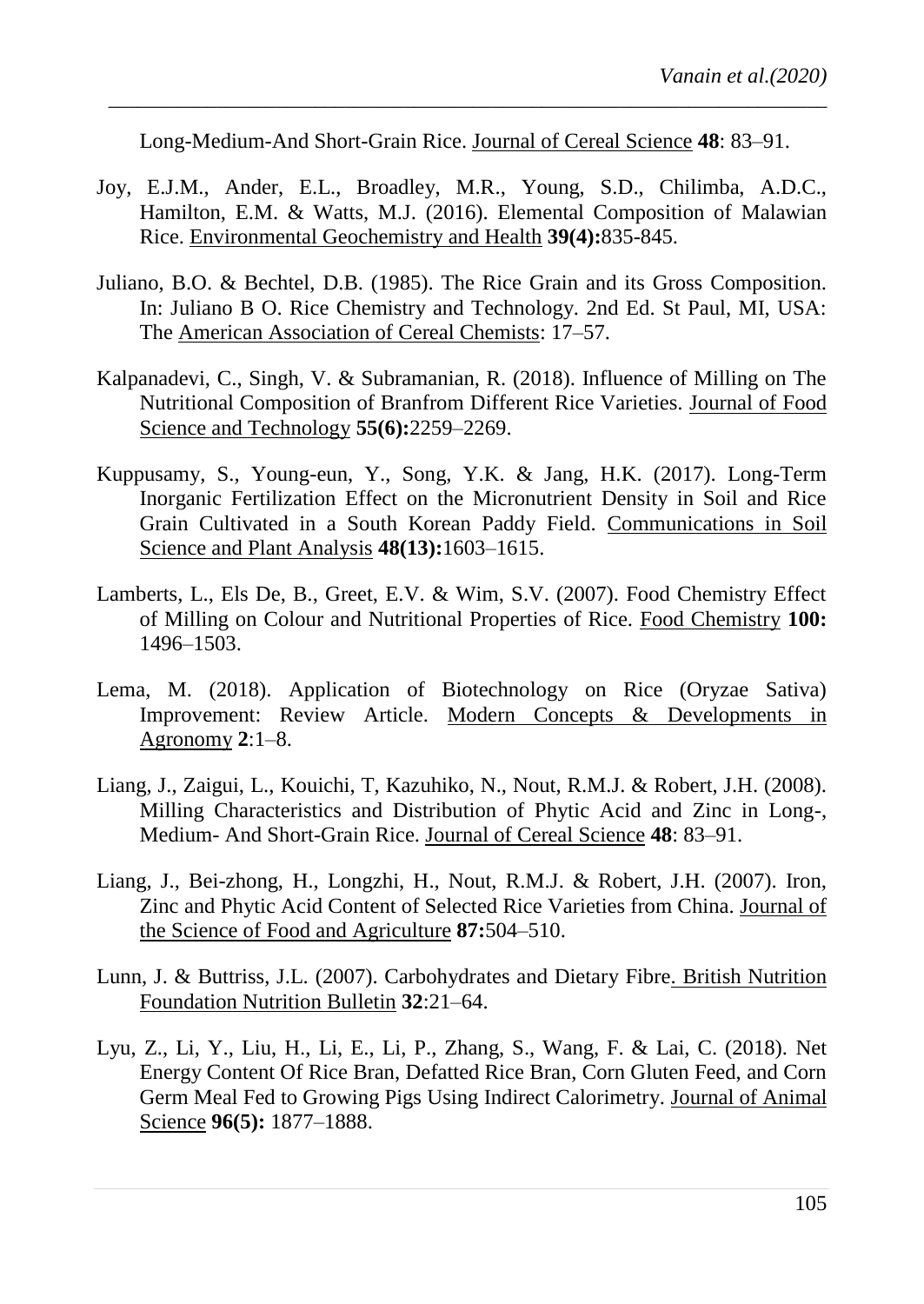- Magdy, A.S., Hossam, S.E., Mona, A.M. & Amera, T.M. (2010). Chemical evaluation of pre-germinated brown rice and whole grain rice bread. Electronic Journal of Environmental, Agricultural and Food Chemistry 9(3): 958-971.
- Masum, A.S.M.G., Crawford, H., Berthold., J., Talukder, Z.I. & Hossain, K. (2011). Minerals (Zn, Fe, Ca and Mg) and Antinutrient (Phytic Acid) Constituents in Common Bean. [American Journal of Food Technology](https://www.ncbi.nlm.nih.gov/pubmed/29861700) **6(3):** 235-243.
- Mbatchou, V.C. & Dawda, S. (2012). The Nutritional Composition of Four Rice Varieties Grown and Used in Different Food Preparations in Kassena-Nankana District, Ghana. International Journal of Research in Chemistry and Environment **3(1):** 308-315.
- Oko, A.O. & Onyekwere, S.C. (2010). Studies On The Proximate Chemical Composition, And Mineral Element Contents of Five New Lowland Rice Varieties Planed in Ebonyi State. International Journal of Biotechnology & Biochemistry **6(6):** 949-955.
- Oko, A.O. & Ugwu, S.I. (2010). The Proximate and Mineral Compositions of Five Major Rice Varieties in Abakaliki, South-Eastern Nigeria. International Journal of Plant Physiology and Biochemistry **3(2):** 25-27.
- O'Keefe, S.J. (2019). The Association Between Dietary Fibre Deficiency and High-Income Lifestyle-Associated Diseases: Burkitt's Hypothesis Revisited. Lancet Gastroenterol Hepatol **4(12):** 984–996.
- Paul, S.H., Usman, .A.A., Gana, I.N., Manase, A., Adeniyi, O.D. & Olutoye, M.A. (2018). Comparative Study of Mineral and Nutritional Composition of a Multifunctional Flora Composite Formulated from Seven Medicinal Plants and their Applications to Human Health. Engineering Technology Open Access **1**(5): ETOAJ.MS.ID.555572.
- Rosniyana, A., Khairunizah Hazila, K., Hashifah, M.A., Shariffah Norin, S.A. & Mohamad Zain, A. (2011). Nutritional Composition And Sensory Properties of Kuih Baulu Incorporated Stabilised Rice Bran. Journal of Tropical Agricultural and Food Science **39**(1): 9-17.
- Sant-Rayn, P., Hal, D., James, B., David, H. & Beverley-Ann, B. (2013). Control of Iron Deficiency Anemia in Low- And Middle-Income Countries. Blood **121**(14): 2607-2617.
- Shizas, I. & Bagley, D.M. (2004). Experimental Determination of energy content of unknown organics in municipal wastewater streams. Journal of Energy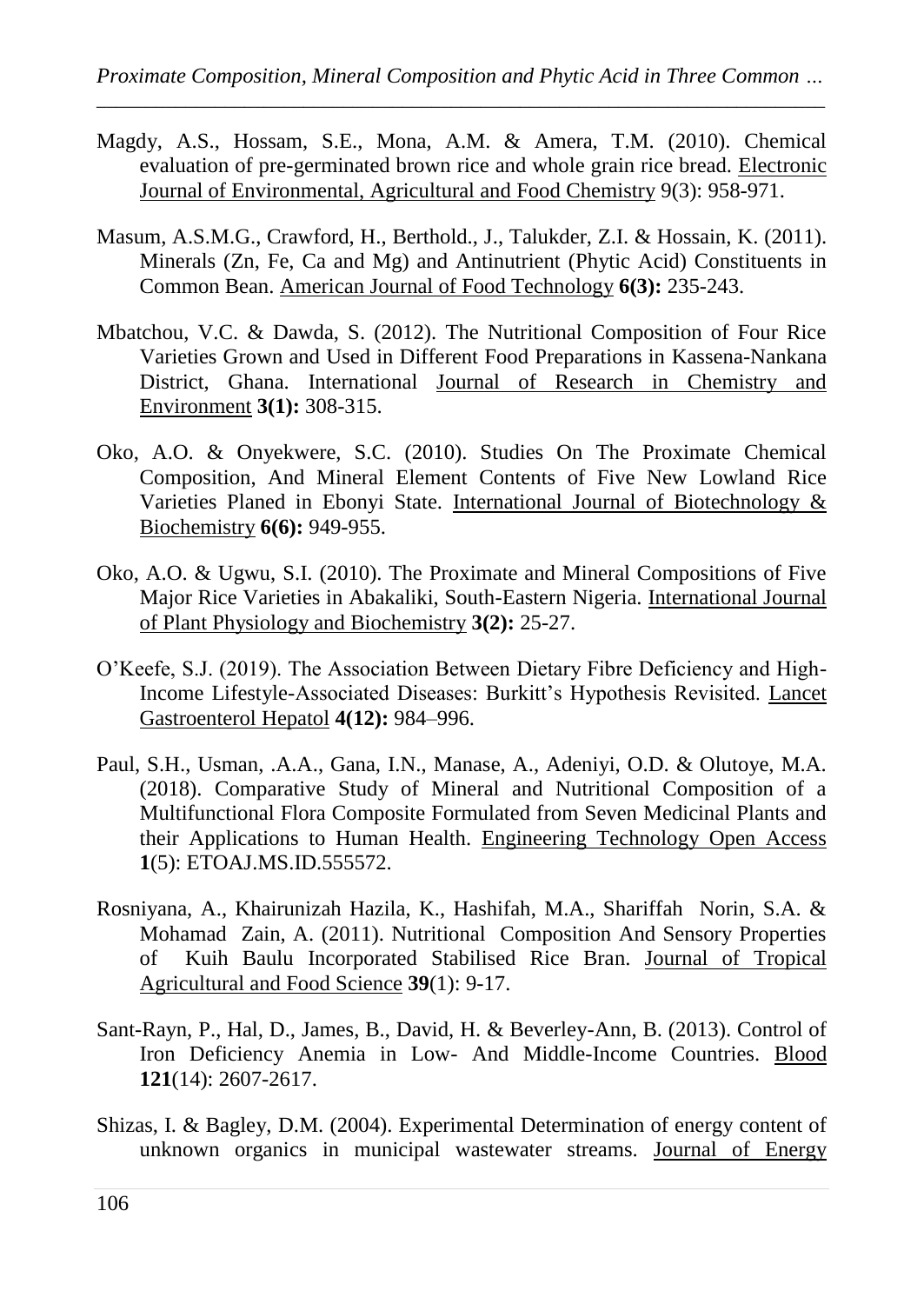Engineering **130**(2). DOI: 10.1061/(ASCE)0733-9402(2004)130:2(45)

Soetan, K.O., Olaiya, C.O. &. Oyewole, O.E. (2010). The Importance of Mineral Elements For Humans, Domestic Animals and Plants: A Review. African Journal of Food Science **4(5):** 200-222.

*\_\_\_\_\_\_\_\_\_\_\_\_\_\_\_\_\_\_\_\_\_\_\_\_\_\_\_\_\_\_\_\_\_\_\_\_\_\_\_\_\_\_\_\_\_\_\_\_\_\_\_\_\_\_\_\_\_\_\_\_\_\_\_\_\_\_\_\_\_\_\_\_\_*

- Soldin, O.P. & Aschner, M. (2007). Effects of Manganese on Thyroid Hormone Homeostasis : Potential Links. NeuroToxicology **28:** 951–956.
- Sotelo, A, Sousa, V., Montalvo, I., Hernandez, M. & Hernandez-Arago, I. (1990). Chemical Composition Fractions of 12 Mexican Varieties of Rice Obtained During Milling. Journal of Cereal Chemistry **67**(2): 209–212.
- Srisawas, W. & Jindal, V.K. (2007). Sensory Evaluation of Cooked Rice in Relation to Water-to-Rice Ratio and Physicochemical Properties. Journal of Texture Studies **38**(1): 21–41.
- Subramanian, R., Manivannan, S., Rajasekar, R. & Suganya, K. (2013). Protein Quality of Rice By-Product. Indian Journal of Science **4(9):** 3-5.
- Tasie, M.M. & Gebreyes, B.G. (2020). Characterization of Nutritional, Antinutritional and Mineral Contents of Thirty-Five Sorghum Varieties Grown in Ethiopia. International Journal of Food Science https://doi.org/10.1155/2020/8243617.
- Verma, D.K. & Srivastav, P.P. (2017). Proximate Composition, Mineral Content and Fatty Acids Analyses of Aromatic and Non-Aromatic Indian Rice. Rice Science **24**(1): 21–31.
- Verma, D.K. & Shukla, K. (2011). Nutritional Value of Rice and their Importance. Indian Farmers" Digest **44**(1): 21-23.
- Vega-Rojas, L.J., Margarita, C-P., Natalia, R.M., López, A.R,. Lima-Garcia, R.-L., Palacios-Rojas, N. & Rodriguez-Garcia, M.E. (2016). The Effect of Maize Grain Size on the Physicochemical Properties of Isolated Starch, Crude Maize Flour and Nixtamalized Maize Flours. Agricultural Sciences **7:**114-125.
- Watts, M.J., Joy, E.J.M., Young, S.D., Broadley, M.R., Chilimba, A.D.C., Gibson, R.S., Siyame, E.W.P., Kalimbira, A.A., Chilima, B. & Ander, E.L. (2015). Iodine Source Apportionment in the Malawian Diet. Scientic Reports **5**:15251. DOI: 10.1038/srep15251.

Welch, R.M. (2002). The Impact of Mineral Nutrients in Food Crops on Global